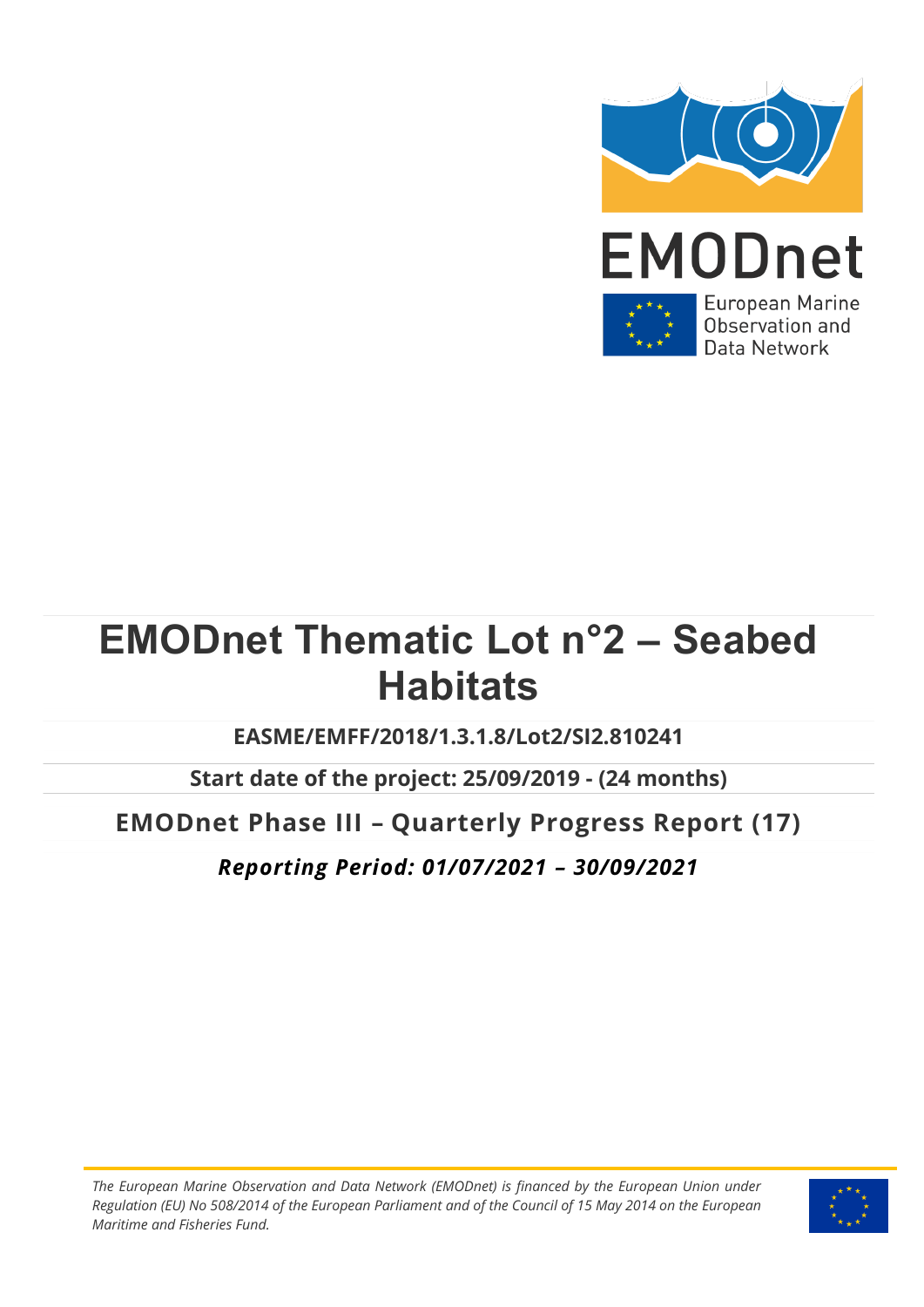

### **Contents**

| 3. User feedback (Contact Us form, online chat & other communication means)<br>21 |  |
|-----------------------------------------------------------------------------------|--|
|                                                                                   |  |
|                                                                                   |  |
|                                                                                   |  |

### **Disclaimer**

The information and views set out in this report are those of the author(s) and do not necessarily reflect the official opinion of the CINEA or of the European Commission. Neither the CINEA, nor the European Commission, guarantee the accuracy of the data included in this study. Neither the CINEA, the European Commission nor any person acting on the CINEA's or on the European Commission's behalf may be held responsible for the use which may be made of the information.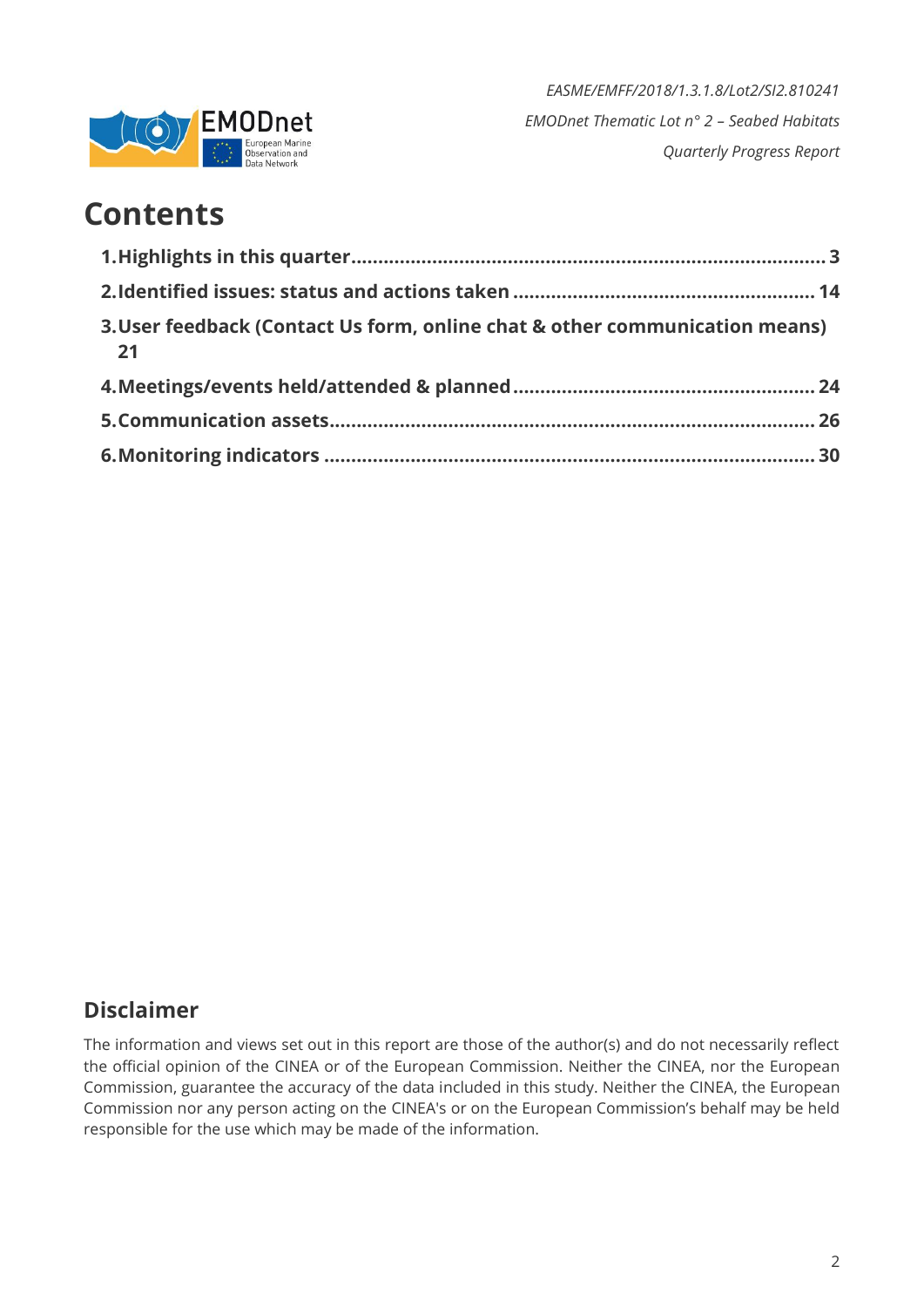

### <span id="page-2-0"></span>**1. Highlights in this quarter**

#### **Task 1: develop a common method of access to data held in repositories**

• The end of this quarter corresponds with the end of this phase of EMODnet Seabed Habitats (ended on 24 September 2021). Therefore, we spent a lot of this quarter uploading the habitat maps and point datasets collated and processed in the previous months. Specifically, we added 2,941 [survey sample points](https://www.emodnet-seabedhabitats.eu/access-data/launch-map-viewer/?zoom=4¢er=-3.508,52.305&layerIds=700&baseLayerId=-3&activeFilters=) (0.62% increase) and 30 [individual habitat maps from surveys](https://www.emodnet-seabedhabitats.eu/access-data/launch-map-viewer/?zoom=4¢er=-3.508,52.305&layerIds=500,501,502,510,520,521,522,1097,1121,1122,1123&baseLayerId=-3&activeFilters=) (3% increase) to the collection.

#### **Task 2: construct products**

- A new version of EUSeaMap, named EUSeaMap 2021, was developed so that the product 1) accounts for new seabed substrate data published by EMODnet Geology in 2021 and 2) may be published in new classifications, i.e. the new version of the marine section of EUNIS, the Baltic HELCOM HUB classification, and the revised classification of Mediterranean habitat types. Some issues identified in EUSeaMap 2019 were also fixed (see issue INT 05, section 4, table B). EUSeaMap 2021 was published the  $24<sup>th</sup>$  of September 2021. Further details on this new version can be found in the [technical report.](https://doi.org/10.13155/83528)
- We created and published several new composite data products in this quarter that is products that are a composite of data from multiple sources, brought together to show the best available evidence on the extent and/or distribution of a particular habitat or set of habitats. In this phase we created the following new products: Biogenic substrate in Europe (polygons), Live hard coral cover in Europe (points), Seagrass cover in Europe (points), Macroalgal canopy cover in Europe (points), EUNIS v2007 habitats in the northeast Atlantic (polygons) and Coralligenous and other calcareous bioconcretions in the Mediterranean (polygons).

#### **Task 3: develop procedures for machine-to-machine connections to data and data products**

• All habitat maps, point observations and model outputs and all data products produced by the project have been made freely available through our web map service. All vector layers produced by the project (except EUSeaMap due to its size) are also available via our web feature service and all raster layers are soon to be available via our web coverage service, pending the imminent upgrade of our GeoServer system.

#### **Task 4: maintain and further develop a thematic web portal**

- The portal and geospatial services are now host to a substantial data upload from the other web packages. Additional quality control and corrections were provided on geographic data and attribute errors identified at this stage and were resolved quickly with excellent communication from data providers.
- New interactive mapper confirmed active this quarter with modifications as described in Q22021 report.
- Further minor improvements made to automated procedures for reporting on data provision.

#### **Task 5: ensure the involvement of regional sea conventions**

• HELCOM plans to utilize EUSeaMap for the spatial pressure and impact assessment for the next HELCOM 'State of the Baltic Sea' report. Since the recent update to the EUSeaMap broad-scale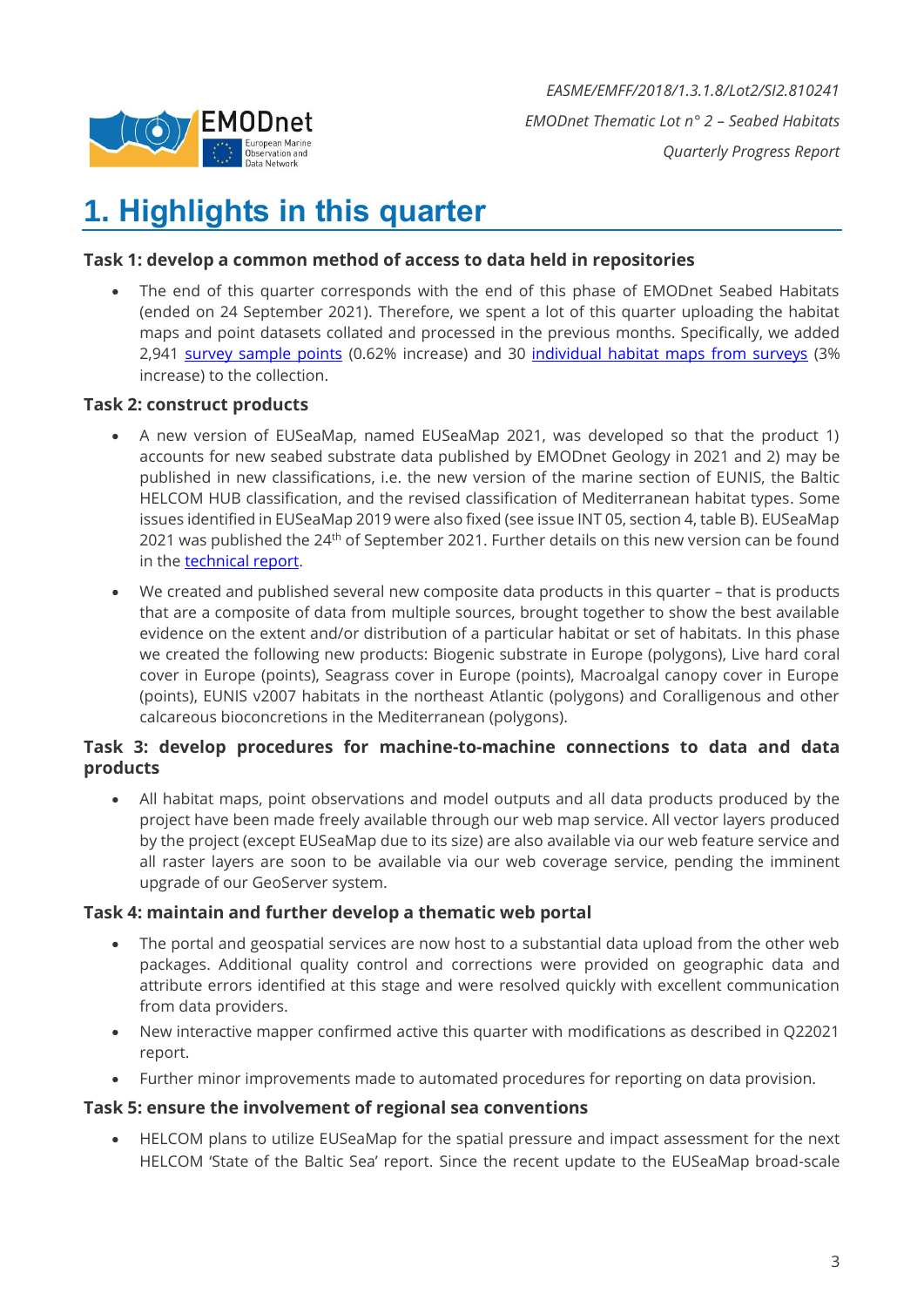

habitat map we have been in touch with HELCOM to arrange a meeting to show them how the map was constructed, its limitations and plans for improvement.

• We have been working closely with the leaders of the OSPAR assessment on the extent of physical damage to the seabed for the next quality status report to produce the most definitive map of seabed habitats in the northeast Atlantic.

#### **Task 6: install a process to monitor performance and deal with user feedback**

• This task is operated routinely

#### **Task 7: operate a help desk offering support to users**

• This task is operated routinely

|                                                                                                                                                                                                                                                                            | <b>Status of the Milestones and Deliverables listed in the workplan</b> |                                |            |                               |          |  |  |  |
|----------------------------------------------------------------------------------------------------------------------------------------------------------------------------------------------------------------------------------------------------------------------------|-------------------------------------------------------------------------|--------------------------------|------------|-------------------------------|----------|--|--|--|
| Milestone/Deliverable                                                                                                                                                                                                                                                      | <b>WP</b>                                                               | <b>Disseminat</b><br>ion level | Date due   | <b>Status</b>                 | Comments |  |  |  |
| D1.01: Modified<br>substrate data product<br>including data not<br>possible to include in<br><b>EMODnet Geology</b><br>product, but which<br>would improve the<br>broad-scale seabed<br>habitat map for Europe<br>(EUSeaMap) [dependent<br>on new product from<br>Geology] | WP1                                                                     | Public                         | 24/08/2021 | <b>Delivered</b>              |          |  |  |  |
| D1.02: Modified<br>substrate data product<br>including biogenic<br>substrate to allow new<br><b>EUNIS classification</b>                                                                                                                                                   | WP1                                                                     | Public                         | 24/05/2021 | <b>Delivered</b>              |          |  |  |  |
| D1.03: Confidence layer<br>for modified substrate<br>data product [dependent<br>on 1.01, 1.02]                                                                                                                                                                             | WP1                                                                     | Public                         | 24/08/2021 | <b>Delivered</b>              |          |  |  |  |
| D1.04: EUSeaMap in<br><b>EUNIS and MSFD broad</b><br>habitat classifications,<br>updated with new<br>substrate data, with<br>metadata                                                                                                                                      | WP1                                                                     | Public                         | 24/09/2021 | <b>Delivered</b>              |          |  |  |  |
| D1.05: Confidence maps<br>for updated EUSeaMap<br>in EUNIS and MSFD                                                                                                                                                                                                        | WP1                                                                     | Public                         | 24/09/2021 | Delivered (EUNIS<br>07, MSFD) |          |  |  |  |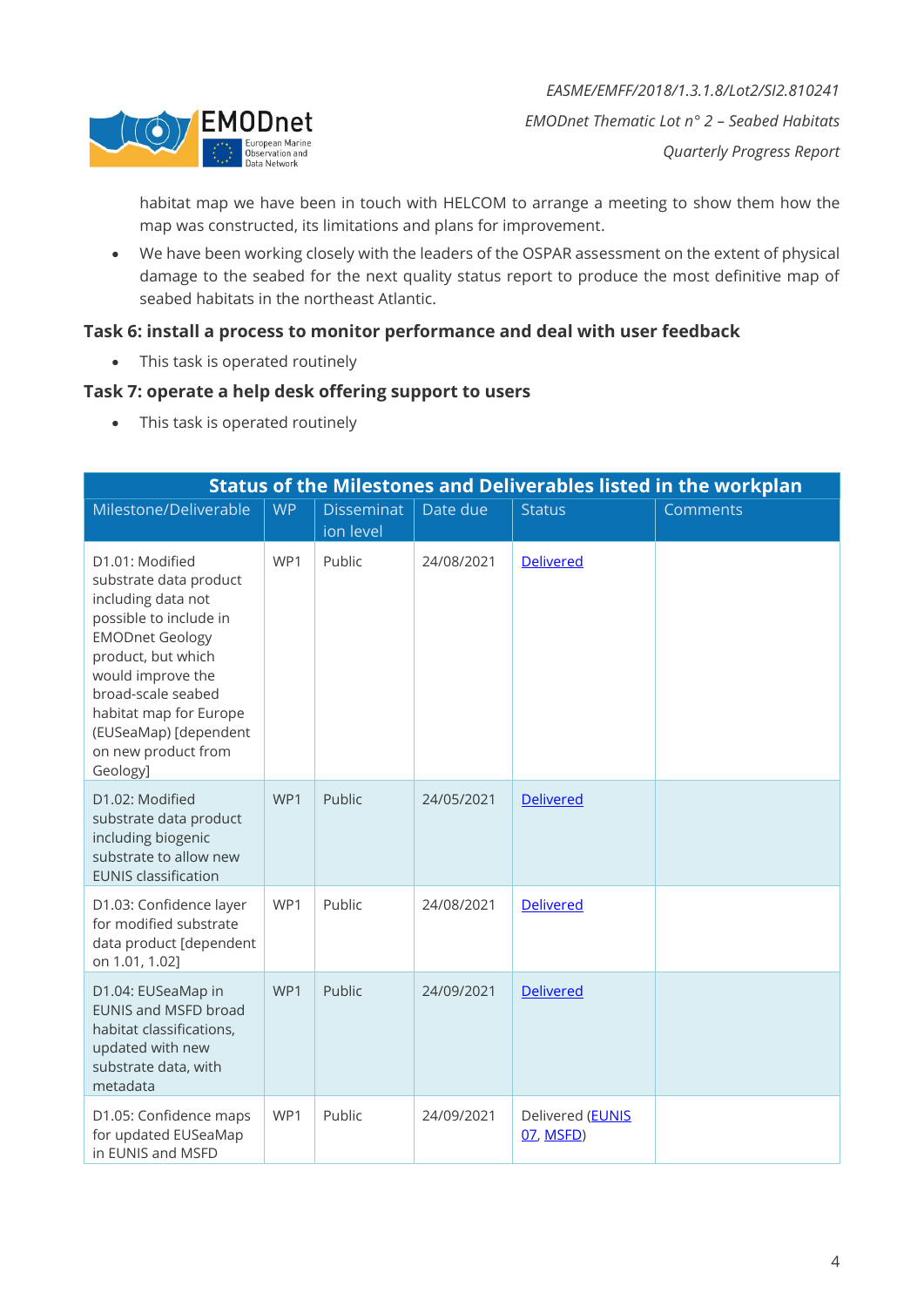

| classifications, with<br>metadata                                                                                                           |     |        |            |                  |                                                                                                              |
|---------------------------------------------------------------------------------------------------------------------------------------------|-----|--------|------------|------------------|--------------------------------------------------------------------------------------------------------------|
| D1.06: Method for<br>classifying EUSeaMap<br>according to the new<br>version of EUNIS<br>[dependent on new<br>EUNIS being publishing]       | WP1 | Public | 24/12/2020 | <b>Delivered</b> |                                                                                                              |
| D1.07: EUSeaMap<br>classified according to<br>the new version of<br>EUNIS [dependent on<br>new EUNIS<br>being publishing], with<br>metadata | WP1 | Public | 24/09/2021 | <b>Delivered</b> |                                                                                                              |
| D1.08: Confidence maps<br>for EUSeaMap in new<br>EUNIS classification, with<br>metadata [dependent on<br>1.07]                              | WP1 | Public | 24/09/2021 | <b>Delivered</b> |                                                                                                              |
| D1.09: Review of<br>stakeholder needs and<br>feasibility of classifying<br>EUSeaMap to regional<br>classifications, such as<br><b>HUB</b>   | WP1 | Public | 24/03/2020 | <b>Delivered</b> |                                                                                                              |
| D1.10: Method for<br>classifying EUSeaMap<br>according to regional<br>classifications<br>[dependent on D1.09]                               | WP1 | Public | 24/05/2020 | <b>Delivered</b> |                                                                                                              |
| D1.11: EUSeaMap<br>classified according to<br>regional classifications,<br>and metadata<br>[dependent on D1.09]                             | WP1 | Public | 24/09/2020 | <b>Delivered</b> | EUSeaMap is now<br>classified according to<br>HELCOM HUB (Baltic) and<br>the Mediterranean<br>classification |
| D1.12: Confidence maps<br>for EUSeaMap classified<br>according to regional<br>classifications, with<br>metadata [dependent on<br>D1.09]     | WP1 | Public | 24/09/2021 | <b>Delivered</b> |                                                                                                              |
| D1.13a: Technical report<br>describing the updates<br>to EUSeaMap 2019                                                                      | WP1 | Public | 24/03/2020 | <b>Delivered</b> |                                                                                                              |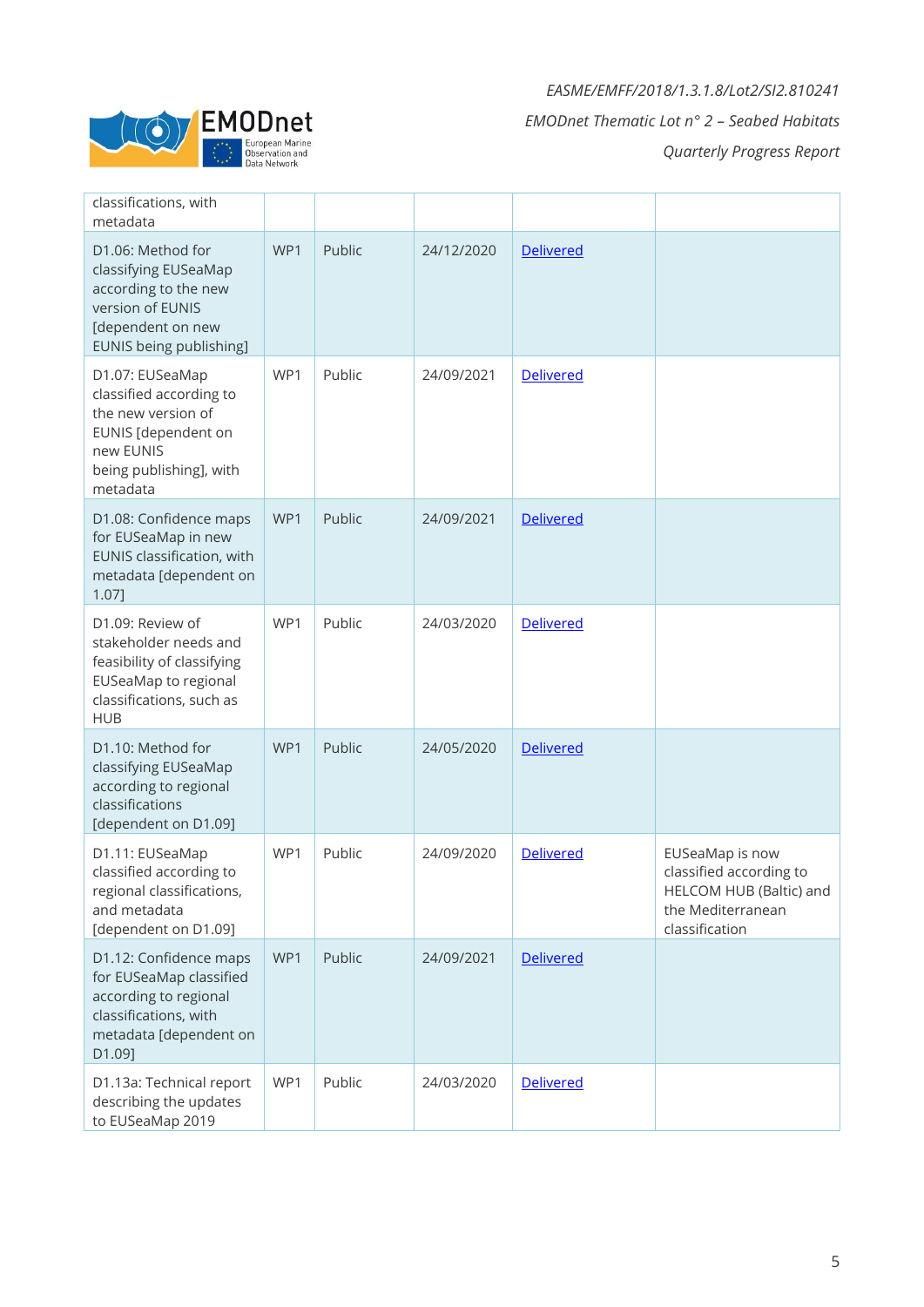

| D1.13b: Technical report<br>describing the updates<br>to EUSeaMap 2021                                                                                                                                                   | WP1 | Public               | 24/09/2021 | <b>Delivered</b> |  |
|--------------------------------------------------------------------------------------------------------------------------------------------------------------------------------------------------------------------------|-----|----------------------|------------|------------------|--|
| D1.14: Well-documented<br>R code and ArcGIS<br>models used to<br>construct EUSeaMap                                                                                                                                      | WP1 | Public               | 24/09/2021 | <b>Delivered</b> |  |
| D1.15: Report describing<br>ways in which EUSeaMap<br>may be improved if<br>funds become available                                                                                                                       | WP1 | Public               | 24/11/2020 | <b>Delivered</b> |  |
| D2.01: An expanded<br>library of maps of<br>communities,<br>biocoenoses, biotopes<br>and habitats for all of<br>Europe, ingested and<br>converted to a standard<br>format, with metadata<br>for every map                | WP2 | Public               | 24/08/2021 | <b>Delivered</b> |  |
| D2.02: An expanded<br>collation of point records<br>of communities,<br>biocoenoses, biotopes<br>and habitats for all of<br>Europe, ingested and<br>converted to a standard<br>format, with metadata<br>for every dataset | WP2 | Public               | 24/08/2021 | <b>Delivered</b> |  |
| D2.03: Templates for<br>habitat map data<br>exchange formats and<br>for metadata                                                                                                                                         | WP2 | Public               | 24/11/2019 | <b>Delivered</b> |  |
| D2.04: Tool for<br>consortium members to<br>quality-check their<br>habitat maps before<br>submission to the WP<br>lead                                                                                                   | WP2 | Within<br>consortium | 24/02/2020 | Delivered        |  |
| D2.05: Document<br>detailing the quality-<br>control procedure for<br>habitat point data and<br>maps                                                                                                                     | WP2 | Within<br>consortium | 24/03/2020 | Delivered        |  |
| D2.06: Meeting(s) with<br><b>EMODnet Biology on</b><br>coordinating the                                                                                                                                                  | WP2 | Within<br>consortium | 24/01/2020 | Delivered        |  |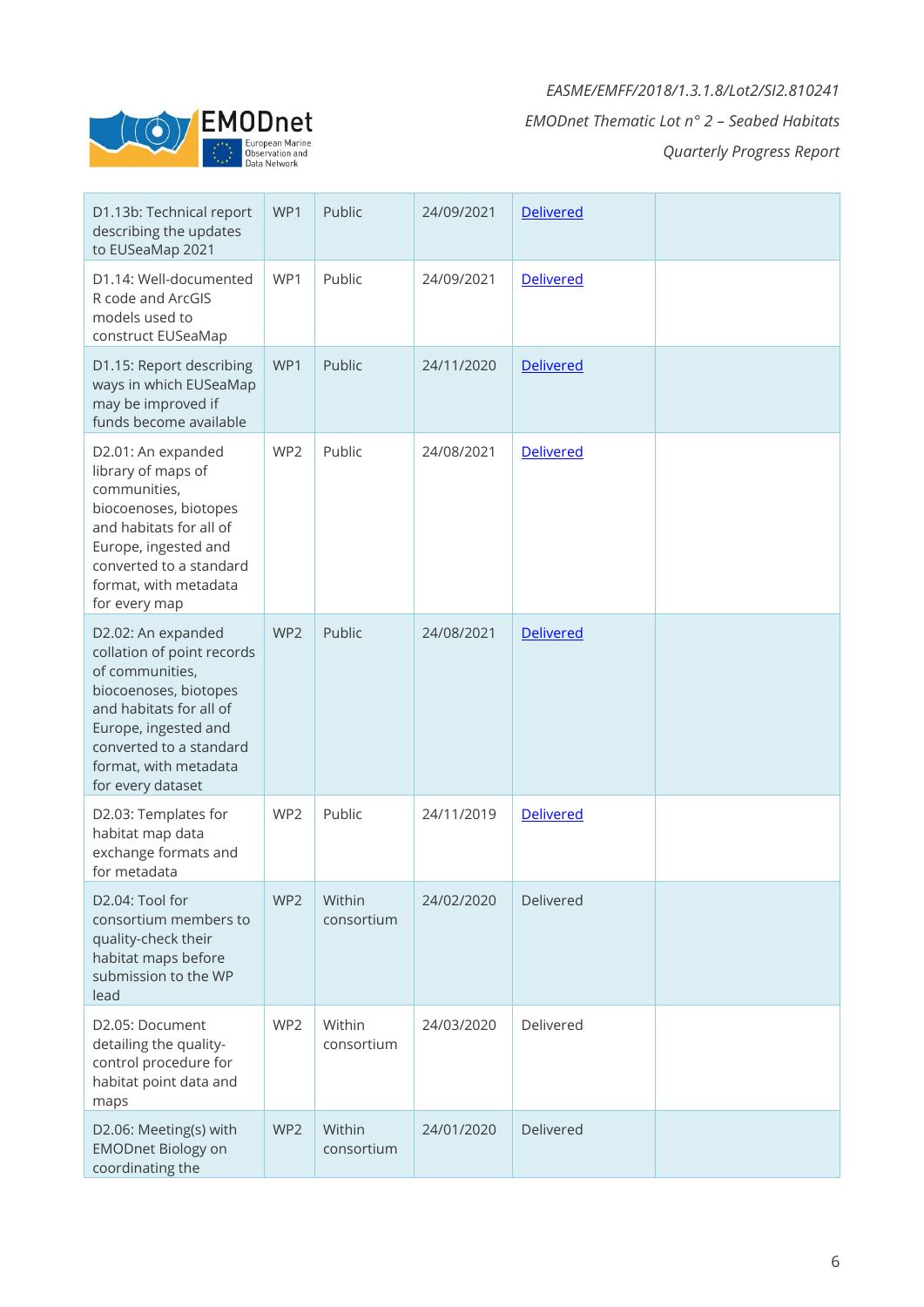EMODnet  $\left(\left(\bigcirc\right)$ 

| ingestion of species and<br>habitat data from the<br>same samples                                                                                                                                             |                 |                      |                      |                  |                                                                                                                   |
|---------------------------------------------------------------------------------------------------------------------------------------------------------------------------------------------------------------|-----------------|----------------------|----------------------|------------------|-------------------------------------------------------------------------------------------------------------------|
| D2.07: Minutes and<br>actions from meeting(s)<br>with EMODnet Biology                                                                                                                                         | WP2             | Within<br>consortium |                      | Delivered        |                                                                                                                   |
| D2.08: Guidelines for<br>submitting habitat point<br>data to OBIS                                                                                                                                             | WP2             | Public               | 24/04/2020           | <b>Delivered</b> |                                                                                                                   |
| D2.09: List of point<br>datasets, maps and<br>models available via<br>machine-to-machine<br>connections                                                                                                       | WP <sub>2</sub> | Within<br>consortium | Updated<br>regularly | Delivered        |                                                                                                                   |
| D2.10: Evidence of use of<br>the EMODnet Ingestion<br>and safe-keeping of<br>marine data facility for<br>ingesting data points,<br>maps and models from<br>third parties                                      | WP2             | Public               | 24/09/2021           | <b>Delivered</b> | The link points to the<br>Ingestion submissions<br>page, filtered according<br>to the 'seabed habitats'<br>theme. |
| D2.11: Progress log for<br>the ingestion of point<br>data, maps and models                                                                                                                                    | WP2             | Within<br>consortium | Updated<br>regularly | Delivered        |                                                                                                                   |
| D2.12: Log of failed data<br>requests                                                                                                                                                                         | WP <sub>2</sub> | Within<br>consortium | Updated<br>regularly | Delivered        |                                                                                                                   |
| D3.01: A combined,<br>harmonized data<br>product showing the<br>best evidence for extent<br>and distribution of the<br><b>Essential Ocean Variable</b><br>"Live hard coral cover" in<br>Europe, with metadata | WP3             | Public               | 24/08/2021           | <b>Delivered</b> |                                                                                                                   |
| D3.02: A combined,<br>harmonized data<br>product showing the<br>best evidence for extent<br>and distribution of the<br><b>Essential Ocean Variable</b><br>"Seagrass cover" in<br>Europe, with metadata        | WP3             | Public               | 24/08/2021           | <b>Delivered</b> |                                                                                                                   |
| D3.03: A combined,<br>harmonized data<br>product showing the<br>best evidence for extent<br>and distribution of the                                                                                           | WP3             | Public               | 24/08/2021           | <b>Delivered</b> |                                                                                                                   |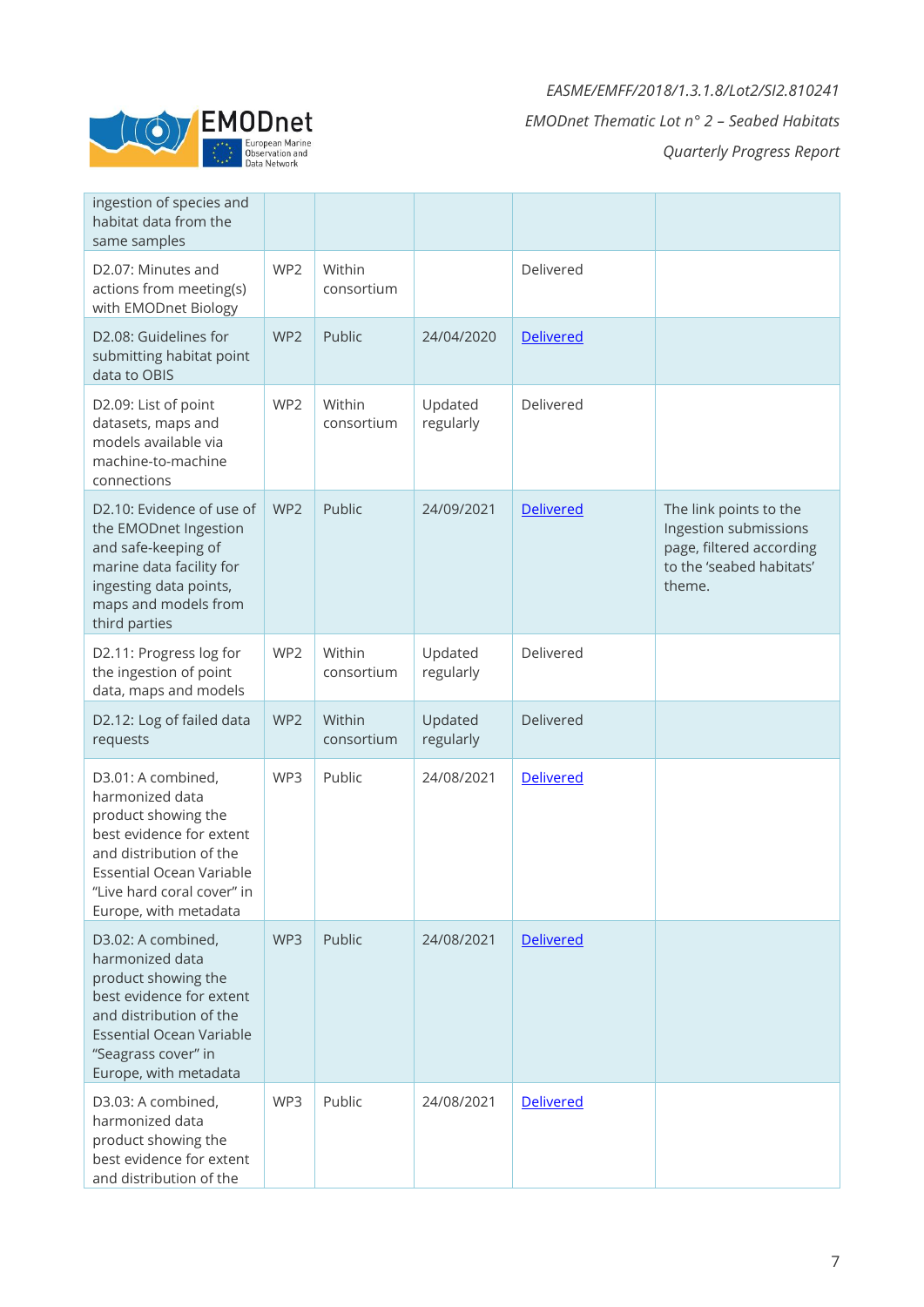

| <b>Essential Ocean Variable</b><br>"Macroalgal canopy coral<br>cover" in Europe, with<br>metadata                                                                                                                                          |     |                      |            |                  |                                                                                                 |
|--------------------------------------------------------------------------------------------------------------------------------------------------------------------------------------------------------------------------------------------|-----|----------------------|------------|------------------|-------------------------------------------------------------------------------------------------|
| D3.04: Report detailing<br>the construction of the<br>three Essential Ocean<br>Variable data products                                                                                                                                      | WP3 | Public               | 24/08/2021 | <b>Delivered</b> |                                                                                                 |
| D3.05: A combined,<br>harmonized data<br>product showing the<br>best evidence for the<br>extent of biogenic<br>substrate in Europe, with<br>metadata                                                                                       | WP3 | Public               | 24/04/2021 | <b>Delivered</b> |                                                                                                 |
| D3.06: Report detailing<br>the construction of the<br>biogenic habitat data<br>product                                                                                                                                                     | WP3 | Public               | 24/05/2021 | <b>Delivered</b> |                                                                                                 |
| D3.07: A review of<br>stakeholder needs for<br>combined, harmonized<br>data products for<br>seabed habitats in<br>Europe                                                                                                                   | WP3 | Within<br>consortium | 24/03/2020 | <b>Delivered</b> |                                                                                                 |
| D3.08: Combined,<br>harmonized data<br>products showing the<br>best evidence for extent<br>and distribution of<br>habitats defined in other<br>classifications and lists in<br>Europe, with metadata,<br>depending on<br>stakeholder needs | WP3 | Public               | 24/08/2021 | <b>Delivered</b> |                                                                                                 |
| D3.09: Report detailing<br>the construction of the<br>data products defined by<br>stakeholder needs                                                                                                                                        | WP3 | Public               | 24/09/2021 | <b>Delivered</b> |                                                                                                 |
| D3.10: Pilot maps and<br>points translated to the<br>new version of EUNIS<br>(created as part of a pilot<br>project)                                                                                                                       | WP3 | Public               | 24/03/2021 | <b>Delivered</b> |                                                                                                 |
| D3.11: Report describing<br>the process of<br>translating marine                                                                                                                                                                           | WP3 | Public               | 24/09/2021 | Delayed          | This and the work that it<br>describes was delayed<br>due to the issues<br>described in INT 04. |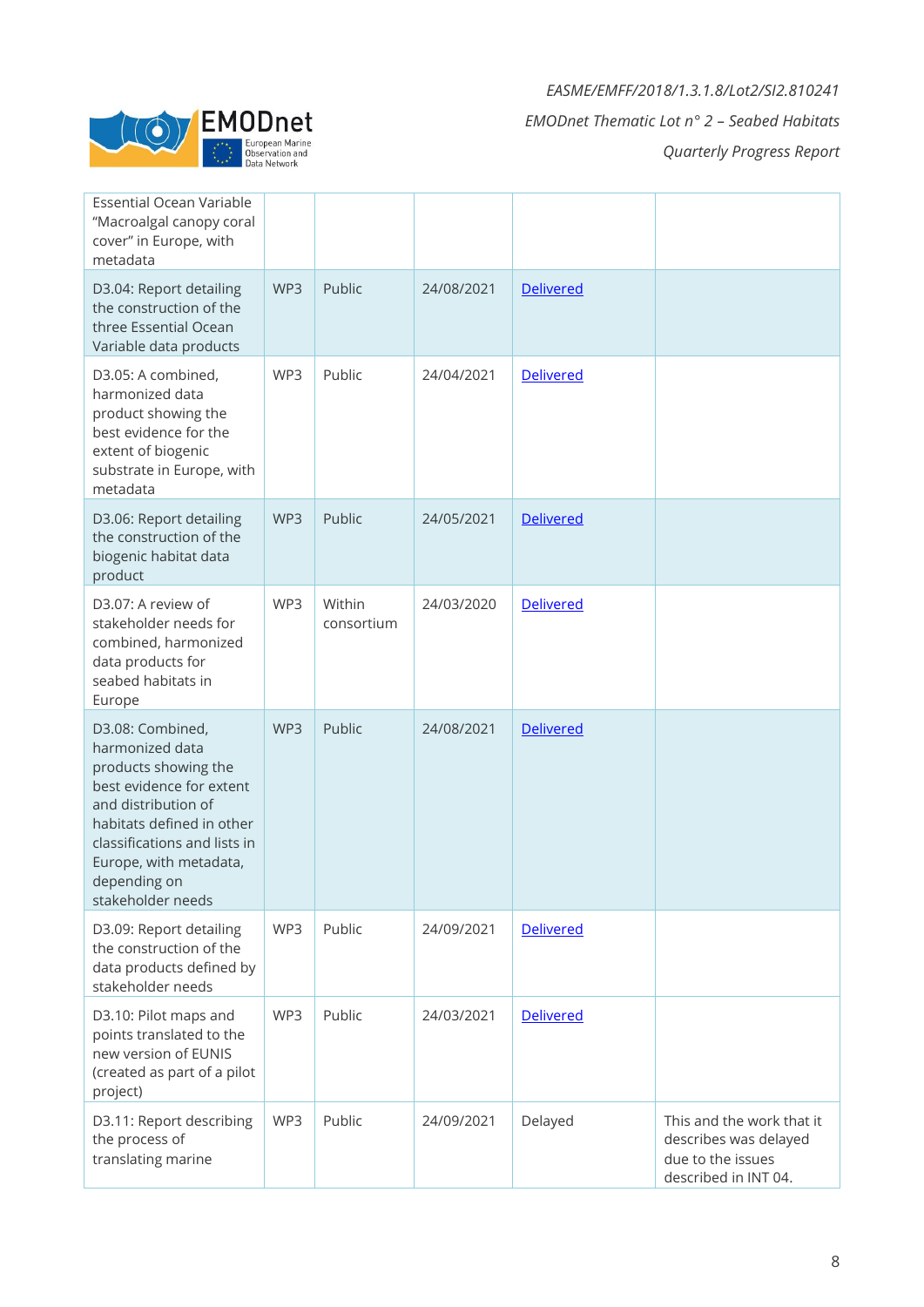

| habitat data to the new<br>version of EUNIS                                                                                                                                  |     |                      |            |                  |                                                                                                                                                                                                         |
|------------------------------------------------------------------------------------------------------------------------------------------------------------------------------|-----|----------------------|------------|------------------|---------------------------------------------------------------------------------------------------------------------------------------------------------------------------------------------------------|
| D4.01: A digital map with<br>panning and zooming<br>facilities allowing users<br>to view data, data<br>products and metadata                                                 | WP4 | Public               | 24/10/2019 | <b>Delivered</b> |                                                                                                                                                                                                         |
| D4.02: Facilities for<br>downloading data,<br>metadata and data<br>products                                                                                                  | WP4 | Public               | 24/10/2019 | <b>Delivered</b> |                                                                                                                                                                                                         |
| D4.03: A process to<br>enable harvesting and<br>filtering of point habitat<br>information stored in<br>OBIS/ EMODnet Biology,<br>using machine-to-<br>machine connections    | WP4 | Within<br>consortium | 24/06/2021 | Delivered        |                                                                                                                                                                                                         |
| D4.04: Seamless display<br>of habitat points stored<br>locally and those<br>accessed via machine-to-<br>machine connections<br>(predominantly from<br>OBIS/ EMODnet Biology) | WP4 | Public               | 24/08/2021 | Delayed          | Delayed due to upstream<br>delays in non-EMODnet<br>procedures required to<br>get full UK dataset into<br>OBIS. The harvest is<br>however scheduled for<br>autumn 2021 so the<br>delay is not infinite. |
| D4.05: Seamless display<br>of habitat maps stored<br>locally and those<br>accessed via machine-to-<br>machine connections                                                    | WP4 | Public               | 24/11/2020 | Delivered        |                                                                                                                                                                                                         |
| D4.06: Seamless display<br>of other map layers on<br>portal accessed using<br>machine-to-machine<br>connections                                                              | WP4 | Public               | 24/09/2020 | Delivered        |                                                                                                                                                                                                         |
| D4.07: Feature enabling<br>ability to track usage                                                                                                                            | WP4 | Public               | 24/10/2019 | Delivered        |                                                                                                                                                                                                         |
| D4.08: Feature enabling<br>live operation of help<br>desk 9-5, MonFri                                                                                                        | WP4 | Public               | 24/10/2019 | Delivered        |                                                                                                                                                                                                         |
| D4.09: User questions<br>and answers on the<br>portal and through RSS<br>so they can be listed on<br>the central EMODnet<br>portal                                           | WP4 | Public               | 24/08/2020 | <b>Delivered</b> | Agreed with CINEA that<br>there's no need to<br>publish live Q&R. A FAQ<br>was published instead                                                                                                        |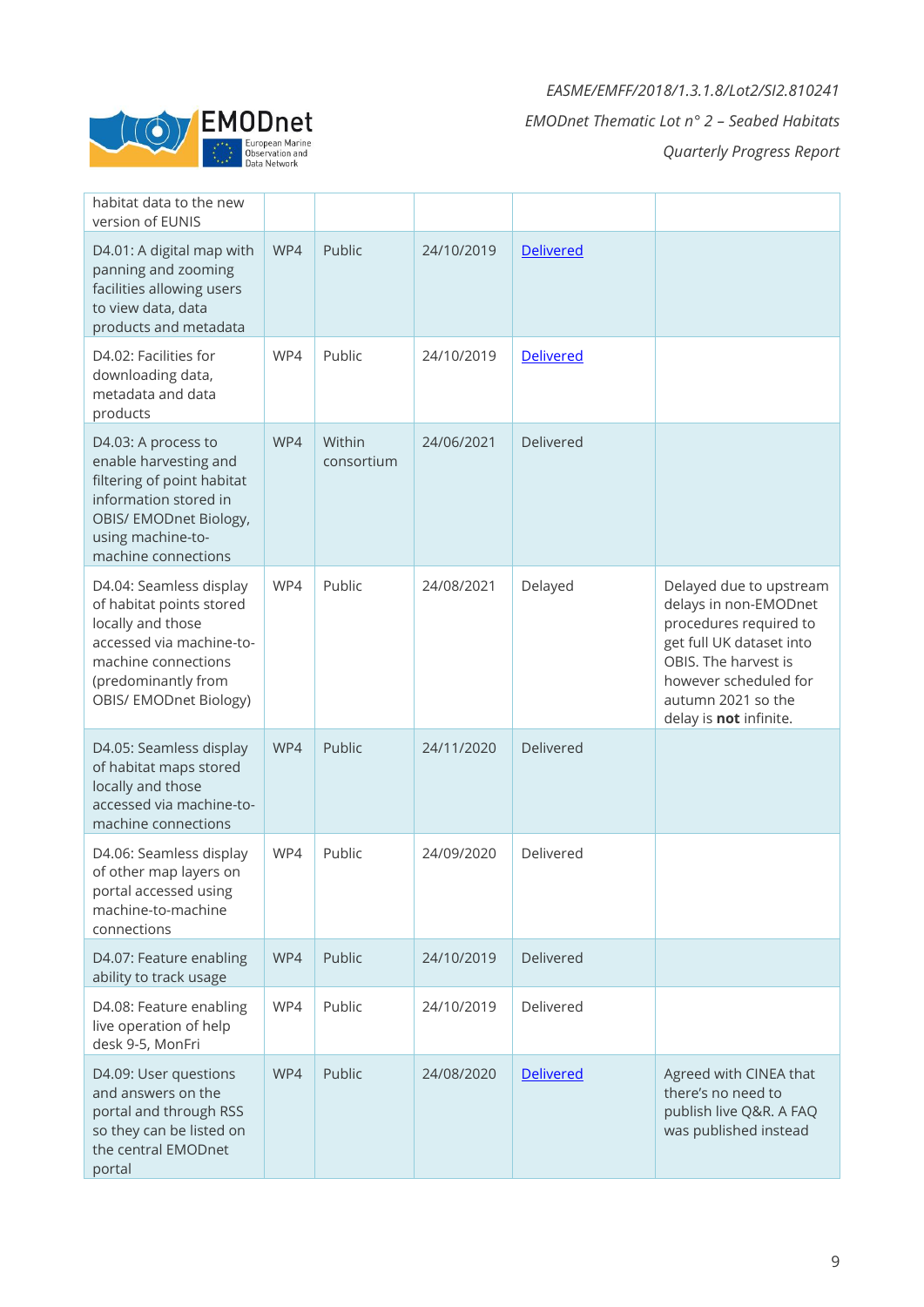

| D4.10: New map layers<br>to portal                                                                                                     | WP4 | Public                      | Upload<br>24/02/2020<br>Upload          | Delivered |                                                                                                                                                                                              |
|----------------------------------------------------------------------------------------------------------------------------------------|-----|-----------------------------|-----------------------------------------|-----------|----------------------------------------------------------------------------------------------------------------------------------------------------------------------------------------------|
|                                                                                                                                        |     |                             | 24/08/2020                              | Delivered |                                                                                                                                                                                              |
|                                                                                                                                        |     |                             | Upload<br>24/02/2021                    | Delivered |                                                                                                                                                                                              |
|                                                                                                                                        |     |                             | Upload<br>24/08/2021                    | Delivered |                                                                                                                                                                                              |
| D4.11: Contribution to<br><b>EMODnet Technical</b>                                                                                     | WP4 | EU                          | 09/2019                                 | Delivered |                                                                                                                                                                                              |
| <b>Working Group</b>                                                                                                                   |     |                             | 04/2020                                 | Delivered |                                                                                                                                                                                              |
|                                                                                                                                        |     |                             | 11/2020                                 | Delivered |                                                                                                                                                                                              |
|                                                                                                                                        |     |                             | 1 <sup>st</sup> meeting<br>2021         | Delivered |                                                                                                                                                                                              |
|                                                                                                                                        |     |                             | 2 <sup>nd</sup> meeting<br>2021         | Delivered |                                                                                                                                                                                              |
| D4.12: Minutes & actions<br>from Technical Working<br>Group                                                                            | WP4 | Within<br>consortium        | Within 1<br>month of<br>each<br>meeting | Delivered |                                                                                                                                                                                              |
| D4.13: Planned technical<br>improvements                                                                                               | WP4 | Public                      | 24/09/2021                              | Delivered |                                                                                                                                                                                              |
| D4.14: Ad hoc technical<br>improvements based on<br>user feedback                                                                      | WP4 | Public                      | 24/09/2021                              | Delivered |                                                                                                                                                                                              |
| D4.15: Ad hoc changes<br>to website and visual                                                                                         | WP4 | Public                      | 24/09/2021                              | Delivered |                                                                                                                                                                                              |
| D4.16: A new URL under<br>the "europa.eu" domain,<br>if requested by the<br>Commission services                                        | WP4 | Public                      | When<br>requested                       | Cancelled |                                                                                                                                                                                              |
| D5.01: Evidence of<br>efforts to ensure<br>maximum coherence<br>with data delivery to and<br>from regional sea<br>conventions and ICES | WP5 | Within<br>consortium,<br>EU | 24/09/2021                              | Delivered | We had meetings with<br>RSCs (see section 7), the<br>conclusions of which are<br>in report D3.07.<br>Additionally, we met ICES<br>data managers to discuss<br>metadata in ICES<br>Geonetwork |
| D5.02: Evidence of<br>efforts to coordinate<br>with CMEMS                                                                              | WP5 | Within<br>consortium,<br>EU | 24/09/2021                              | Delivered | We organised a meeting<br>in Toulouse with CMEMS<br>(8/10/2020, see section 7)                                                                                                               |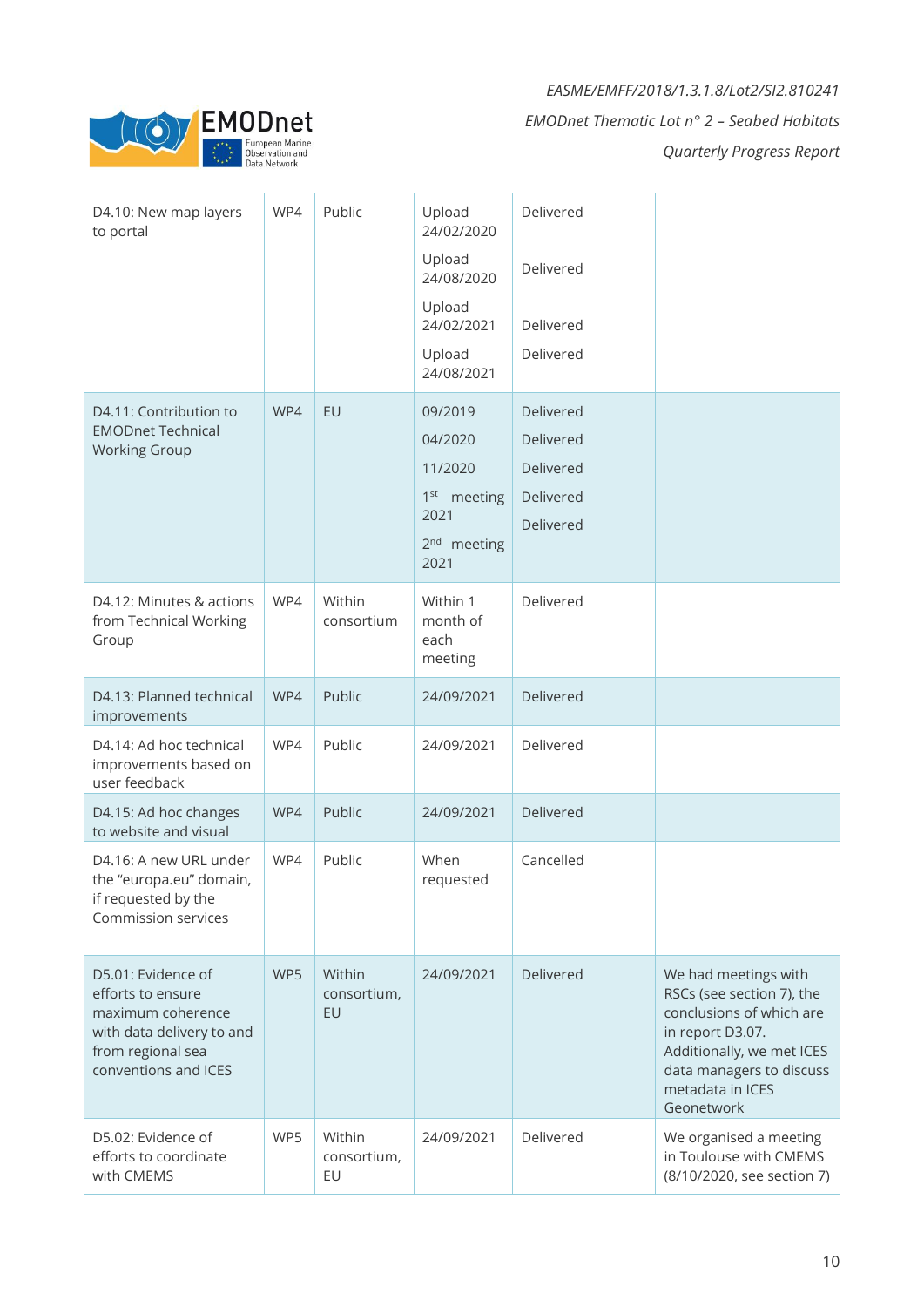*EASME/EMFF/2018/1.3.1.8/Lot2/SI2.810241*



*Quarterly Progress Report*

|                                                                                                                                                                    |                 |                             |                      |                  | during which we mainly<br>discussed the way<br><b>EMODnet Seabed</b><br>Habitats could contribute<br>to the MSFD portfolio<br>that Copernicus created<br>with EMODnet<br>Chemistry. |
|--------------------------------------------------------------------------------------------------------------------------------------------------------------------|-----------------|-----------------------------|----------------------|------------------|-------------------------------------------------------------------------------------------------------------------------------------------------------------------------------------|
| D5.03: Evidence of<br>collaboration with<br><b>EMODnet biology to</b><br>coordinate the ingestion<br>of species and habitat<br>point data from the<br>same samples | WP5             | Within<br>consortium,<br>EU | 24/09/2021           | Delivered        | Report D2.08 is the<br>evidence. Meetings are<br>also listed in section 7                                                                                                           |
| D5.04: Widespread<br>promotion of guidelines<br>for submitting habitat<br>point data to OBIS                                                                       | WP5             | Public                      | 24/09/2021           | Delivered        | Promoted via the<br><b>EMODnet Newsletter</b><br>published in August<br>2021, Twitter, and the<br>OBIS manual                                                                       |
| D5.06: New use cases on<br>the website                                                                                                                             | WP5             | Public                      | 24/09/2021           | <b>Delivered</b> |                                                                                                                                                                                     |
| D5.07: A prominent<br>summary of the data<br>and data products<br>available on the website                                                                         | WP5             | Public                      | 24/09/2020           | <b>Delivered</b> |                                                                                                                                                                                     |
| D5.08: Sustained online<br>presence: news stories,<br>tweets, etc.                                                                                                 | WP5             | Public                      | 24/09/2021           | <b>Delivered</b> |                                                                                                                                                                                     |
| D5.09: Presentations and<br>posters at conferences<br>and cross-cutting<br>meetings                                                                                | WP5             | Public                      | 24/09/2021           | Delivered        | Presentations and<br>posters are listed in<br>section 7                                                                                                                             |
| D5.10: Promotion of<br>products via ESRI story<br>maps                                                                                                             | WP5             | Public                      | 24/09/2021           | <b>Delivered</b> |                                                                                                                                                                                     |
| D5.11: Record of all<br>promotion and outreach<br>activities                                                                                                       | WP5             | Within<br>consortium,<br>EU | Updated<br>regularly | Delivered        | Delivered in quarterly<br>reports and in the<br>present document,<br>section 8                                                                                                      |
| D6.01: Project<br>management plan and<br>project initiation<br>document                                                                                            | WP <sub>6</sub> | Within<br>consortium        | 24/10/2021           | Delivered        |                                                                                                                                                                                     |

EMODnet

 $\sqrt{2}$ 

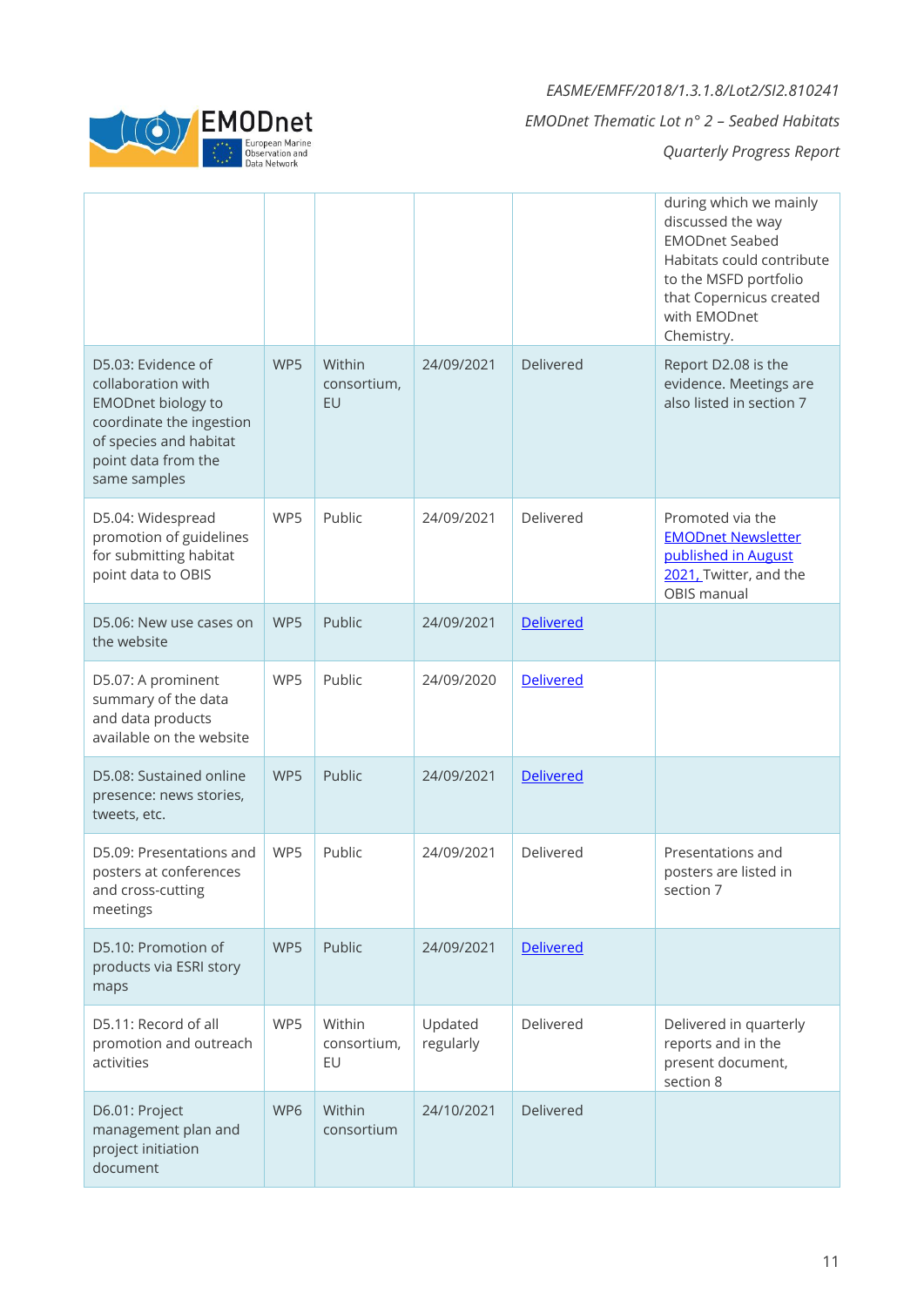

| D6.02: Project quality<br>management plan and<br>project audit document                                              | WP6 | Within<br>consortium | 24/10/2021                                                                                                   | Delivered                                                                                            |  |
|----------------------------------------------------------------------------------------------------------------------|-----|----------------------|--------------------------------------------------------------------------------------------------------------|------------------------------------------------------------------------------------------------------|--|
| D6.03: Consortium<br>Agreement                                                                                       | WP6 | Within<br>consortium | 24/10/2021                                                                                                   | Delivered                                                                                            |  |
| D6.04: Participation in<br><b>EMODnet Steering</b><br>Committee meetings                                             | WP6 | EU                   | 09/2019<br>04/2020<br>11/2020<br>1 <sup>st</sup> meeting<br>2021<br>2 <sup>nd</sup> meeting<br>2021          | Delivered<br>Delivered<br>Delivered<br>Delivered<br>Delivered                                        |  |
| D6.05: Minutes & actions<br>from Steering<br>Committee meetings                                                      | WP6 | Within<br>consortium | Within 1<br>month of<br>each<br>meeting                                                                      | Delivered                                                                                            |  |
| D6.06: Progress meeting<br>1 - WP leads                                                                              | WP6 | Within<br>consortium | 24/03/2020                                                                                                   | Delivered                                                                                            |  |
| D6.07: Minutes & actions<br>from progress meeting 1                                                                  | WP6 | Within<br>consortium | Within 1<br>month of<br>each<br>meeting                                                                      | Delivered                                                                                            |  |
| D6.08: Progress meeting<br>2 - whole consortium                                                                      | WP6 | Within<br>consortium | 24/03/2021                                                                                                   | Delivered                                                                                            |  |
| D6.09: Minutes & actions<br>from progress meeting 2                                                                  | WP6 | Within<br>consortium | Within 1<br>month of<br>each<br>meeting                                                                      | Delivered                                                                                            |  |
| D6.10: Quarterly<br>progress reports to<br>EASME, DG MARE and<br><b>EMODnet Secretariat by</b><br>15th of the month. | WP6 | EU                   | 15/10/2019<br>15/01/2020<br>15/04/2020<br>15/07/2020<br>15/10/2020<br>15/01/2021<br>15/04/2021<br>15/07/2021 | Delivered<br>Delivered<br>Delivered<br>Delivered<br>Delivered<br>Delivered<br>Delivered<br>Delivered |  |
| D6.11: Interim report                                                                                                | WP6 | EU                   | 24/09/2020                                                                                                   | Delivered                                                                                            |  |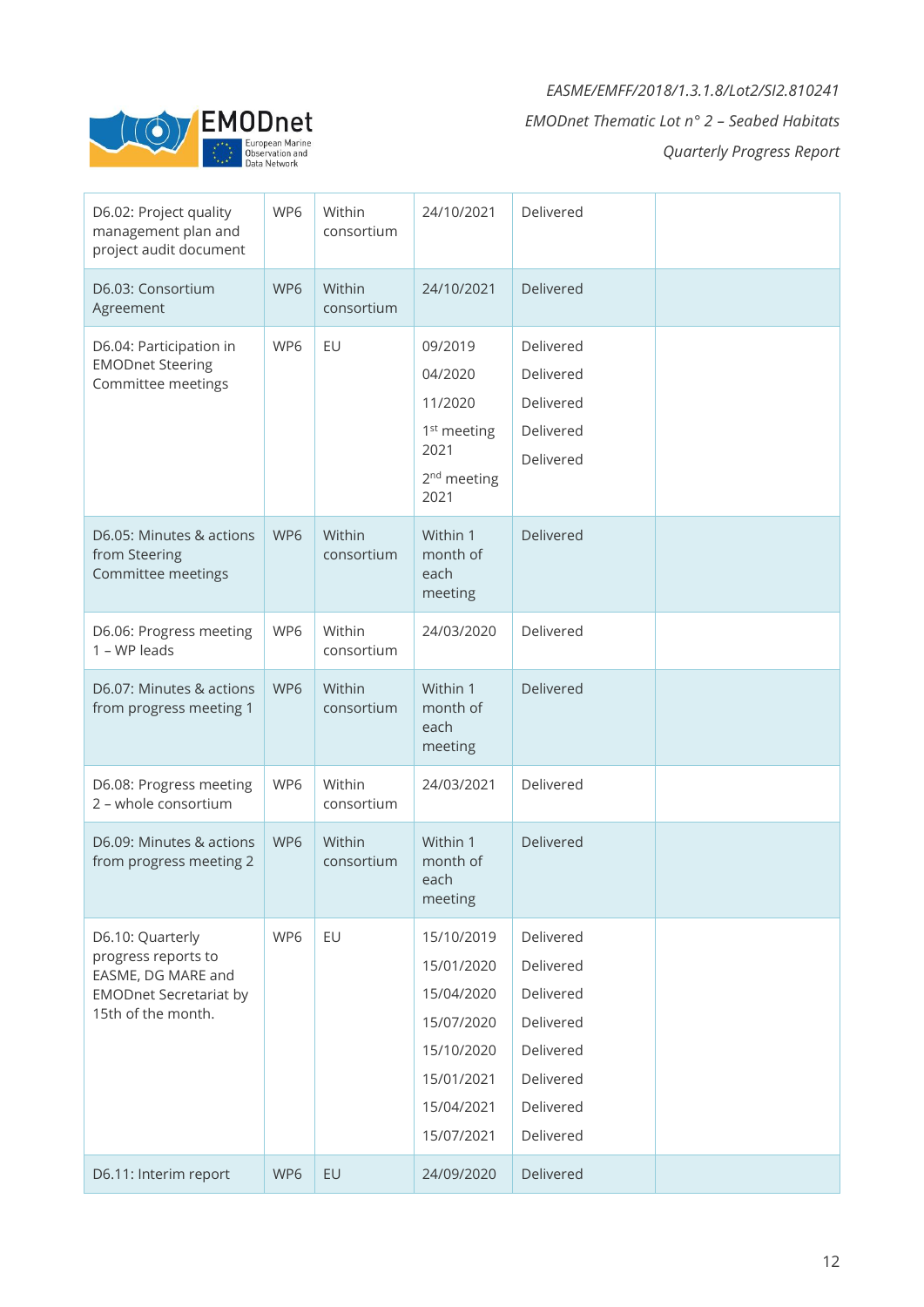EMODnet  $\Theta$ 

| D6.12: Submission of the<br>invoice for the interim<br>payment | WP <sub>6</sub> | EU | 24/09/2020 | Delivered |  |
|----------------------------------------------------------------|-----------------|----|------------|-----------|--|
| D6.13: Final report                                            | WP <sub>6</sub> | EU | 24/09/2021 | Delivered |  |
| D6.14: Submission of the<br>invoice for the final<br>payment   | WP <sub>6</sub> | EU | 24/09/2021 | Delivered |  |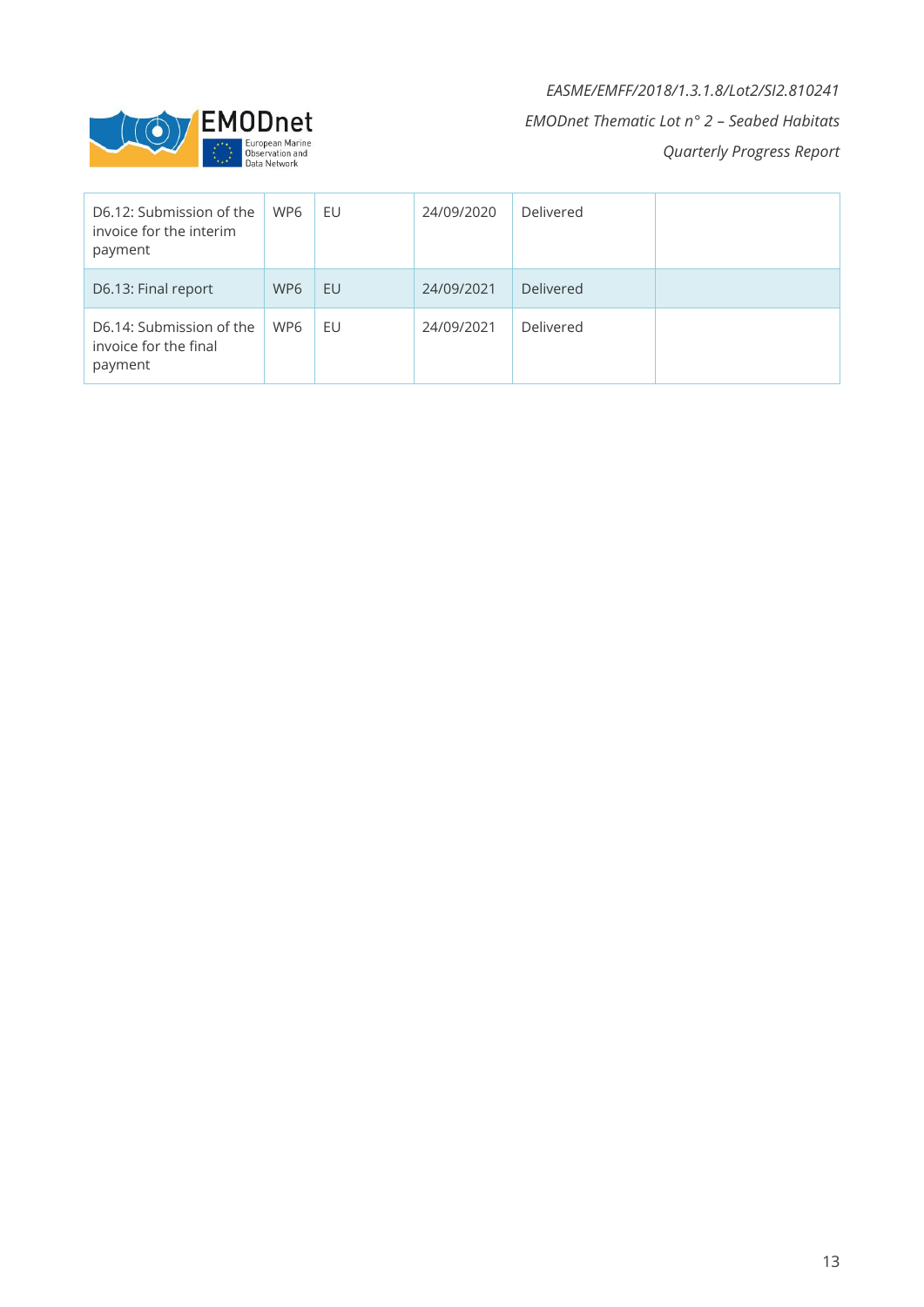

### <span id="page-13-0"></span>**2. Identified issues: status and actions taken**

*[Provide an overview of the issues identified by CINEA (Table A), if any, since the start of the project phase (provide date), the status of those issues and actions taken to address them and/or roadmap with remaining actions planned to resolve the issues. in Table B, provide information about issues and challenges identified by yourself, if any.]*

| A. Priority issue(s) identified and communicated by CINEA/ DG MARE/                                                                                                                                                                                                                                                                                                                                                                                                                                            |                            |                                                                                                                                                                                                                                                                                                                                                                      |                    |                         |  |  |  |  |  |
|----------------------------------------------------------------------------------------------------------------------------------------------------------------------------------------------------------------------------------------------------------------------------------------------------------------------------------------------------------------------------------------------------------------------------------------------------------------------------------------------------------------|----------------------------|----------------------------------------------------------------------------------------------------------------------------------------------------------------------------------------------------------------------------------------------------------------------------------------------------------------------------------------------------------------------|--------------------|-------------------------|--|--|--|--|--|
| <b>SECRETARIAT</b>                                                                                                                                                                                                                                                                                                                                                                                                                                                                                             |                            |                                                                                                                                                                                                                                                                                                                                                                      |                    |                         |  |  |  |  |  |
| <b>Priority issue</b>                                                                                                                                                                                                                                                                                                                                                                                                                                                                                          | <b>Status</b><br>(Pending/ | Action(s) taken / remaining actions<br>planned                                                                                                                                                                                                                                                                                                                       | <b>Date</b><br>due | <b>Date</b><br>resolved |  |  |  |  |  |
|                                                                                                                                                                                                                                                                                                                                                                                                                                                                                                                | Resolved)                  |                                                                                                                                                                                                                                                                                                                                                                      |                    |                         |  |  |  |  |  |
| Letter from EASME (ref.<br>Ares(2019)7151776) - EMODnet<br>websites - compliance with<br>applicable data protection<br>rules                                                                                                                                                                                                                                                                                                                                                                                   | Resolved                   | EMODnet Seabed Habitats is now<br>compliant with all the requirements.<br>The reply for all thematic portals was<br>coordinated<br>the<br>EMODnet<br>by<br>to which<br>Secretariat,<br>was<br>sent<br>(09/12/2019):- An updated checklist<br>(annex 1)- An update on the action plan<br>that was submitted on 04/08/2019- a<br>record of processing of personal data |                    |                         |  |  |  |  |  |
| JIRA issue EMODNET-33, then<br><b>EM-88. EASME - Action on Web</b><br>Services MetadataUrl<br>and<br><b>DataUrl fields</b>                                                                                                                                                                                                                                                                                                                                                                                     | Resolved                   | We had hundreds of these layers<br>We developed the workflow needed to<br>automate most of this task. We ran this<br>script to complete most of the layers.                                                                                                                                                                                                          |                    |                         |  |  |  |  |  |
| Recap of task: for every layer in<br>GeoServer, make it so that the<br>data url points to a predefined<br>download link.                                                                                                                                                                                                                                                                                                                                                                                       |                            | Then we through the remaining layers<br>and made manual changes where<br>possible, in liaison with distant hosts.                                                                                                                                                                                                                                                    |                    |                         |  |  |  |  |  |
| Email from CINEA on 24/2/2020:<br>'Brexit: as you know, the UK has<br>officially left the EU. Please<br>review the content of your<br>portal and make sure that it is<br>reflecting that fact. We expect<br>that the impact on the portal<br>will be minimum. Alessandro<br>(Human Activities) has kindly<br>provided us with<br>documentation he received on<br>that subject. The documents<br>are provided here for support if<br>needed.<br><b>Please</b><br>report<br>on<br>compliance in the next report. | Resolved                   | We reviewed the content of the<br>website, in terms of text, figures and<br>maps and determined that no<br>changes were necessary to reflect the<br>fact that the UK has left the EU.                                                                                                                                                                                |                    |                         |  |  |  |  |  |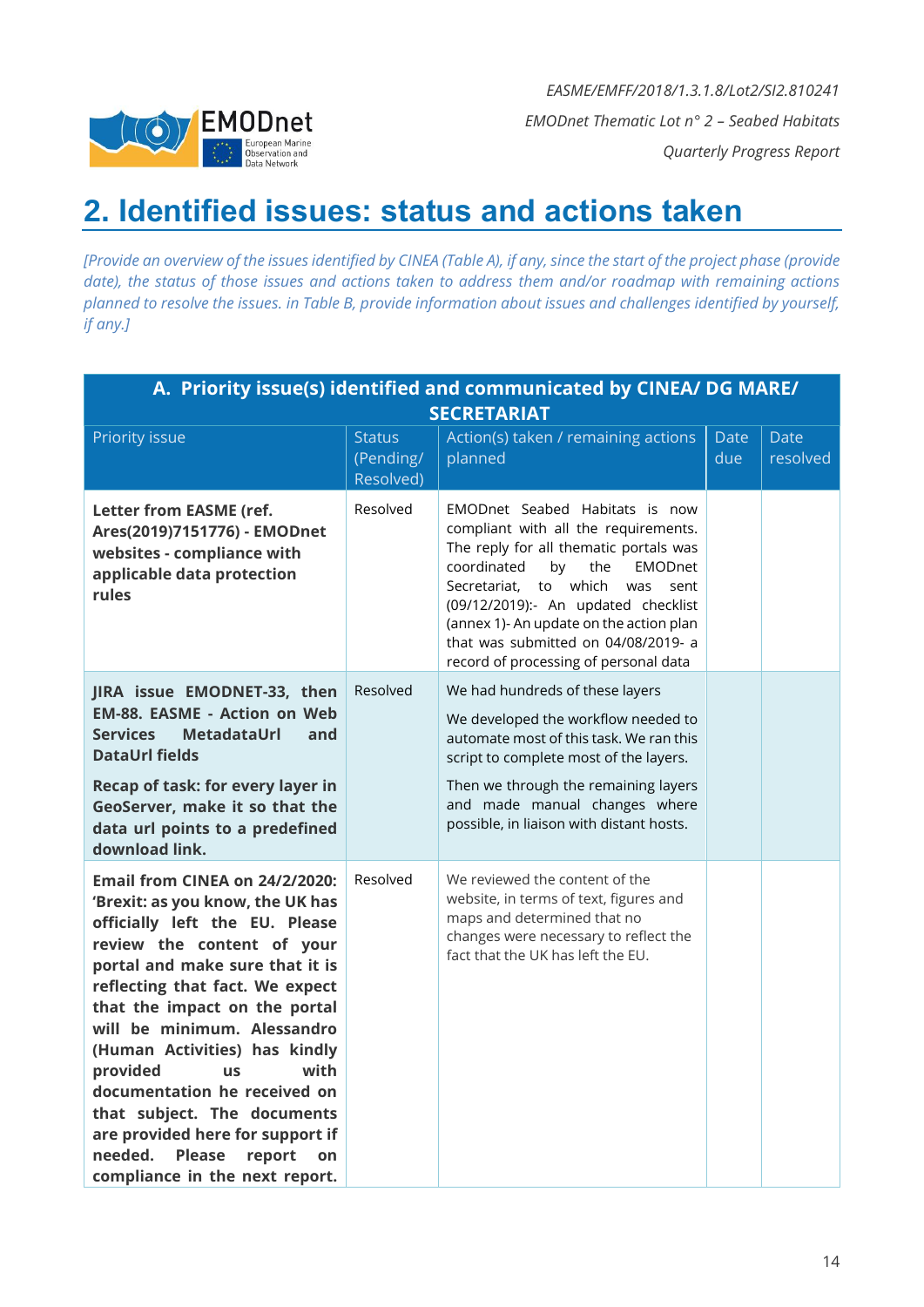

| Note that we have not yet<br>received any feedback about<br>UK servers now that we are in<br>the transition period.                                                                                                                                                                                                           |           |                                                                                                                                                                                                                                                                                                                                                                                        |  |
|-------------------------------------------------------------------------------------------------------------------------------------------------------------------------------------------------------------------------------------------------------------------------------------------------------------------------------|-----------|----------------------------------------------------------------------------------------------------------------------------------------------------------------------------------------------------------------------------------------------------------------------------------------------------------------------------------------------------------------------------------------|--|
| <b>BREACH</b><br>vulnerability<br><b>issue</b><br>(JIRA issue EMODnet-35)                                                                                                                                                                                                                                                     | Resolved  | clarified<br>with the<br>EMODNet<br>We<br>Secretariat Technical Coordinator that<br>we were already compliant hence this<br>was not an issue for our portal.                                                                                                                                                                                                                           |  |
| <b>Email</b><br>from<br><b>EMODnet</b><br><b>Secretariat</b><br>12/08/2020:<br>on<br><b>Urgent GDPR requirement from</b><br><b>SC&amp;DIGIT</b>                                                                                                                                                                               | Resolved  | We disabled the tawk.to service. As a<br>result, there is no longer live chat<br>services on EMODnet Seabed Habitats<br>portal                                                                                                                                                                                                                                                         |  |
| Judgment invalidating the EU-<br>US Privacy Shield - the way<br>forward, the EU Secretariat<br>General<br>and<br><b>DIGIT</b><br>are<br>requesting EMODnet portals to<br>either terminate, or inventorise<br>(using an excel File)<br>any<br>processing<br>agreements<br>involving transfer of personal<br>data to non-EU/EEA |           |                                                                                                                                                                                                                                                                                                                                                                                        |  |
| JIRA EM-80 - Seabed Habitats to<br>report on status or plans to<br>support INSPIRE Compliant CSW                                                                                                                                                                                                                              | Resolved  | We use the ICES GeoNetwork instance.<br>We worked with ICES data team to<br>rectify INSPIRE<br>extension<br>and<br>advertised port issues on the CSW<br>service of the ICES Geonetwork.<br>As a side-task relating to work on this<br>issue, Seabed Habitats has moved to a<br>sub-portal<br>for<br>easier<br>data<br>harvesting<br>by<br>management<br>and<br><b>EMODnet Central.</b> |  |
| JIRA EM-93 - GDPR Compliance<br>for Seabed Habitats JIRA EM-107<br>Seabed Habitats - Removal of<br><b>Brexit content disclaimer</b>                                                                                                                                                                                           | In review | JNCC digital and data solutions teams<br>have made requested changes to the<br>website to resolve the issue.<br>Remaining action is for secretariat to<br>review that<br>the<br>changes<br>are<br>acceptable.                                                                                                                                                                          |  |
| JIRA EM-132 - Seabed Habitats to<br>report on number and volume                                                                                                                                                                                                                                                               | Resolved  |                                                                                                                                                                                                                                                                                                                                                                                        |  |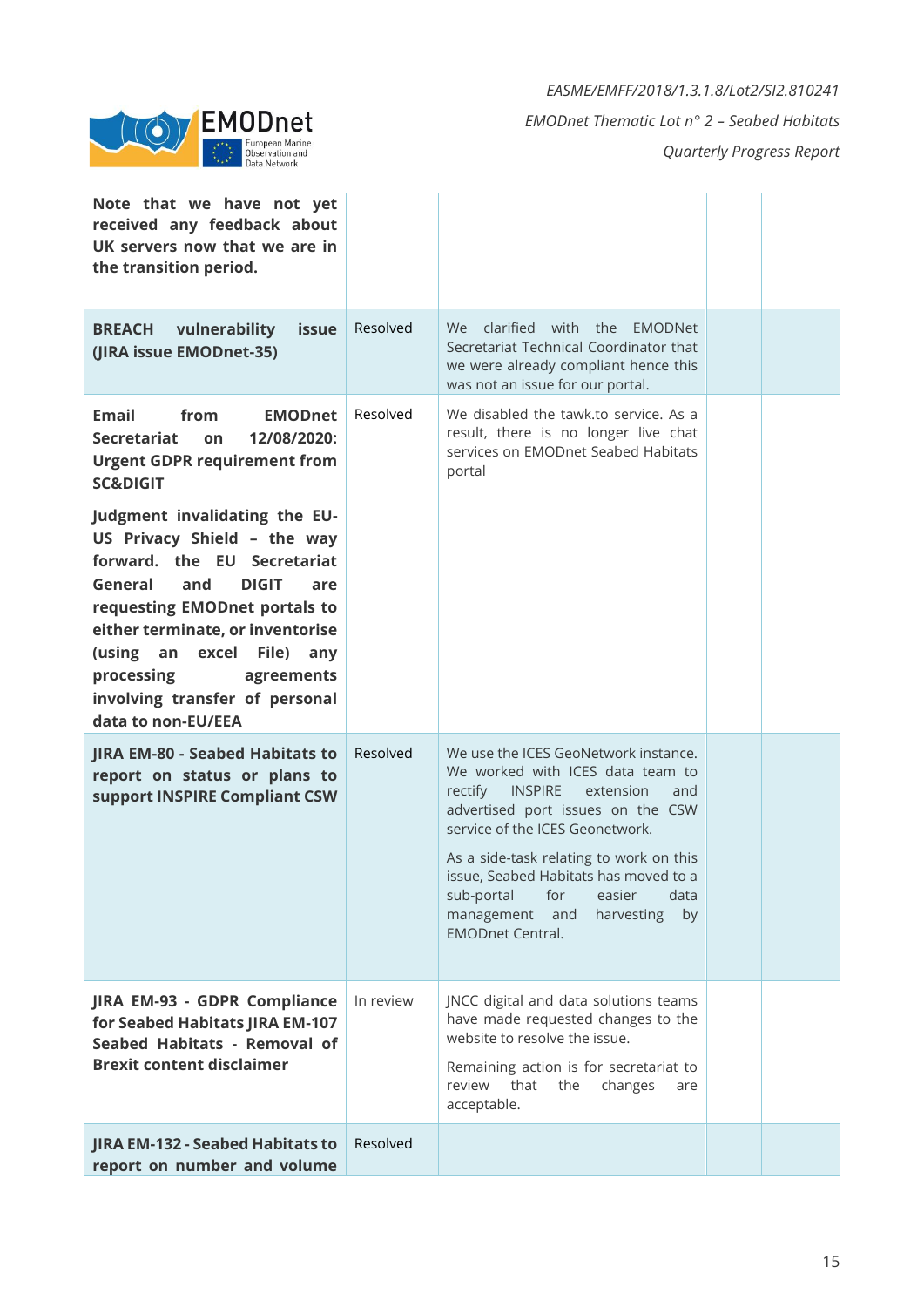

| of downloaded data and data<br>products by 6th of January                                                                       |             |                                                                                                                                                                                                                                                                                                                                                                                                                                                                                                                                                                                                                                                                                    |  |
|---------------------------------------------------------------------------------------------------------------------------------|-------------|------------------------------------------------------------------------------------------------------------------------------------------------------------------------------------------------------------------------------------------------------------------------------------------------------------------------------------------------------------------------------------------------------------------------------------------------------------------------------------------------------------------------------------------------------------------------------------------------------------------------------------------------------------------------------------|--|
| JIRA EM-146 - Seabed Habitats<br><b>Quality of Service Monitoring</b>                                                           | In progress | The metric behind response time was<br>queried by JNCC, as it appeared to<br>relate to last-by response rather than<br>first-byte response. This has been<br>agreed by the secretariat,<br>and<br>amendments have now been made to<br>the code for response time in<br>subsequent reporting periods.<br>Progress on the self-healing GeoServer<br>was delayed, as described in the<br>previous report. It was ready to go live<br>in August when it was hit by an apache<br>flaw. Due to significant data uploads in<br>the intervening period, a further switch<br>will be dependent on a sync check of<br>data holdings between the two<br>infrastructures. Likely 1 month away. |  |
| JIRA EM-181 - Some links on<br><b>Seabed</b><br><b>Habitats</b><br><b>Product</b><br>catalogue are broken                       | Resolved    | metadata<br>Two<br>records<br>were<br>"unpublished", likely as a result of the<br>Geonetwork subportal move.                                                                                                                                                                                                                                                                                                                                                                                                                                                                                                                                                                       |  |
| JIRA EM-215 - Seabed Habitats -<br><b>Banner for Promotion EMODnet</b><br><b>Online Survey 2021</b>                             | Resolved    |                                                                                                                                                                                                                                                                                                                                                                                                                                                                                                                                                                                                                                                                                    |  |
| JIRA EM-238 - Seabed Habitats -<br><b>Update of Data Protection</b><br><b>Notices</b>                                           | Resolved    |                                                                                                                                                                                                                                                                                                                                                                                                                                                                                                                                                                                                                                                                                    |  |
| JIRA EM-248 - Seabed Habitats -<br><b>UPDATE</b><br>- deadline<br><b>Banner</b><br>extension                                    | Resolved    |                                                                                                                                                                                                                                                                                                                                                                                                                                                                                                                                                                                                                                                                                    |  |
| JIRA EM-288 - Failing: EMODnet<br><b>Bed</b><br><b>Habitats</b><br>Sea<br>(CSW)                                                 | Resolved    |                                                                                                                                                                                                                                                                                                                                                                                                                                                                                                                                                                                                                                                                                    |  |
| <b>Expected</b><br><b>JIRA</b><br><b>EM-292</b><br>downtime of EMODnet Seabed<br><b>Habitats</b><br>web<br>mapper<br>(upgrades) | Resolved    |                                                                                                                                                                                                                                                                                                                                                                                                                                                                                                                                                                                                                                                                                    |  |
| JIRA EM-312 - Failing: EMODnet<br>Sea Bed Habitats Geoserver                                                                    | Resolved    |                                                                                                                                                                                                                                                                                                                                                                                                                                                                                                                                                                                                                                                                                    |  |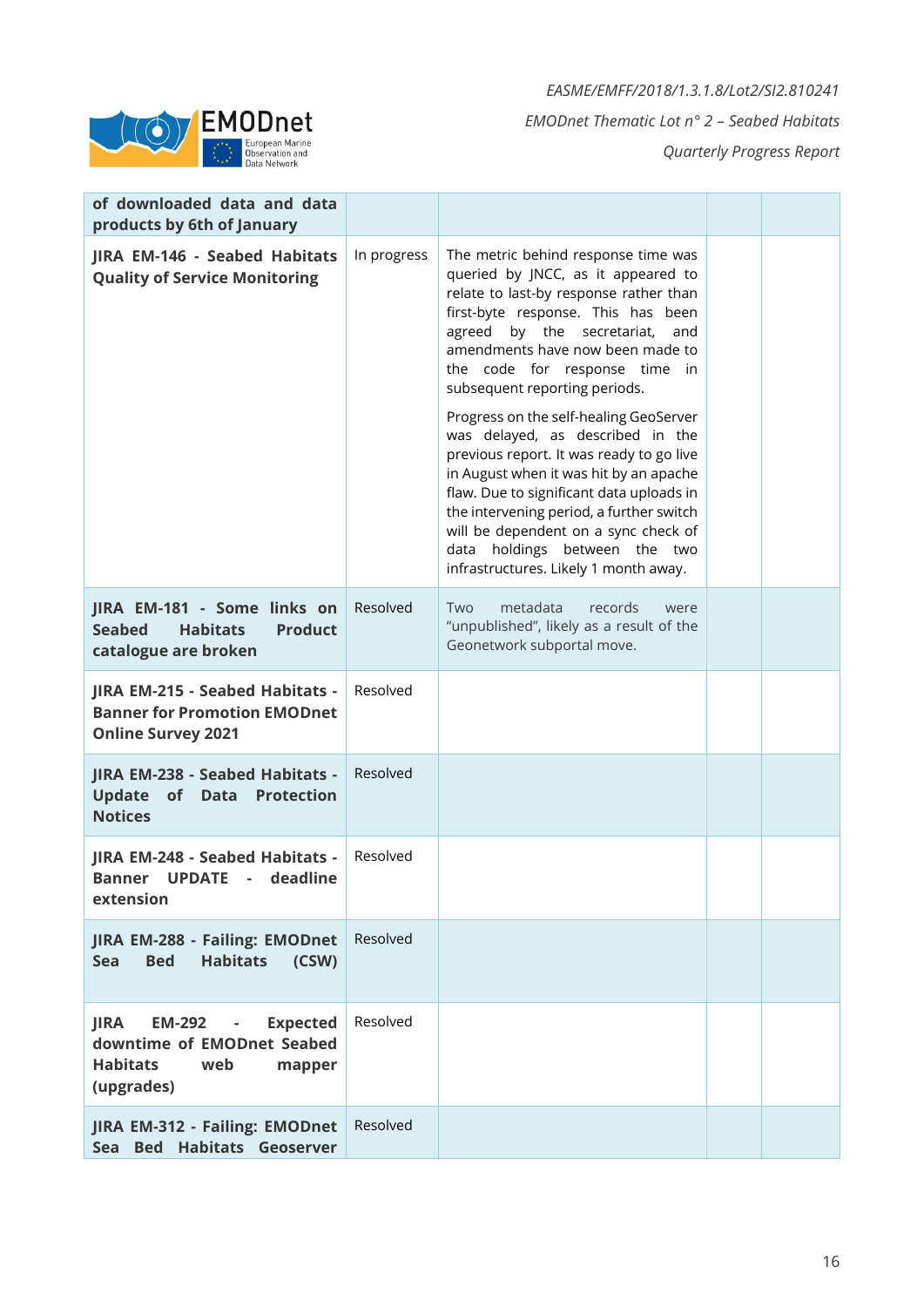

| (WMS/WFS/WCS) web services                                                                                                        |             |                                                                                                                                                                                                                                                                                    |  |
|-----------------------------------------------------------------------------------------------------------------------------------|-------------|------------------------------------------------------------------------------------------------------------------------------------------------------------------------------------------------------------------------------------------------------------------------------------|--|
| <b>JIRA EM-318 - Content Inventory</b><br><b>Seabed Habitats</b>                                                                  | Resolved    |                                                                                                                                                                                                                                                                                    |  |
| JIRA EM-324 - Seabed Habitats<br>infrastructure switch<br><b>Expected downtime Seabed</b><br>Habitats geoserver and web<br>mapper | In progress | Initial infrastructure switch reverted<br>due to apache flaw identified. Due to<br>significant data uploads in the<br>intervening period, a further switch will<br>be dependent on a sync check of data<br>holdings<br>between the<br>two<br>infrastructures. Likely 1 month away. |  |
| JIRA EM-325 - Failing: EMODnet<br>Seabed Habitats GeoNetwork<br>(CSW) Web Services                                                | Resolved    |                                                                                                                                                                                                                                                                                    |  |

| B. Issues / challenges identified by the thematic assembly group itself                                                                                                                                     |                                         |                                                                                                                                                                                                                                            |             |                         |  |  |
|-------------------------------------------------------------------------------------------------------------------------------------------------------------------------------------------------------------|-----------------------------------------|--------------------------------------------------------------------------------------------------------------------------------------------------------------------------------------------------------------------------------------------|-------------|-------------------------|--|--|
| Priority issue / challenge                                                                                                                                                                                  | <b>Status</b><br>(Pending/<br>Resolved) | Action(s) taken / remaining<br>actions planned                                                                                                                                                                                             | Date<br>due | <b>Date</b><br>resolved |  |  |
| <b>Covid-19: Tasks taking longer</b><br>For some partners, everything<br>takes longer due to slow<br>network speeds or having to<br>take additional time off to<br>look after children                      | Resolved                                | More days allocated to these tasks                                                                                                                                                                                                         |             |                         |  |  |
| Covid-19: Inability to perform<br>some tasks<br>Some partners cannot process<br>data due to inability to access<br>their enterprise network (i.e.,<br>do<br>not have<br>the<br>they<br>technology for that) | Resolved                                | Data processing were postponed in<br>some cases. As a result, we were not<br>able to meet all the objectives we<br>had set internally for the first year.<br>Unprocessed data were dealt with<br>and made available in the second<br>year. |             |                         |  |  |
| <b>EMODnet indicators</b>                                                                                                                                                                                   | In progress                             | We voiced some concern over the<br>new indicators to be used, mainly<br>surrounding area calculations for<br>sea basins and having a streamlined<br>and consistent approach across all<br>lots.                                            |             |                         |  |  |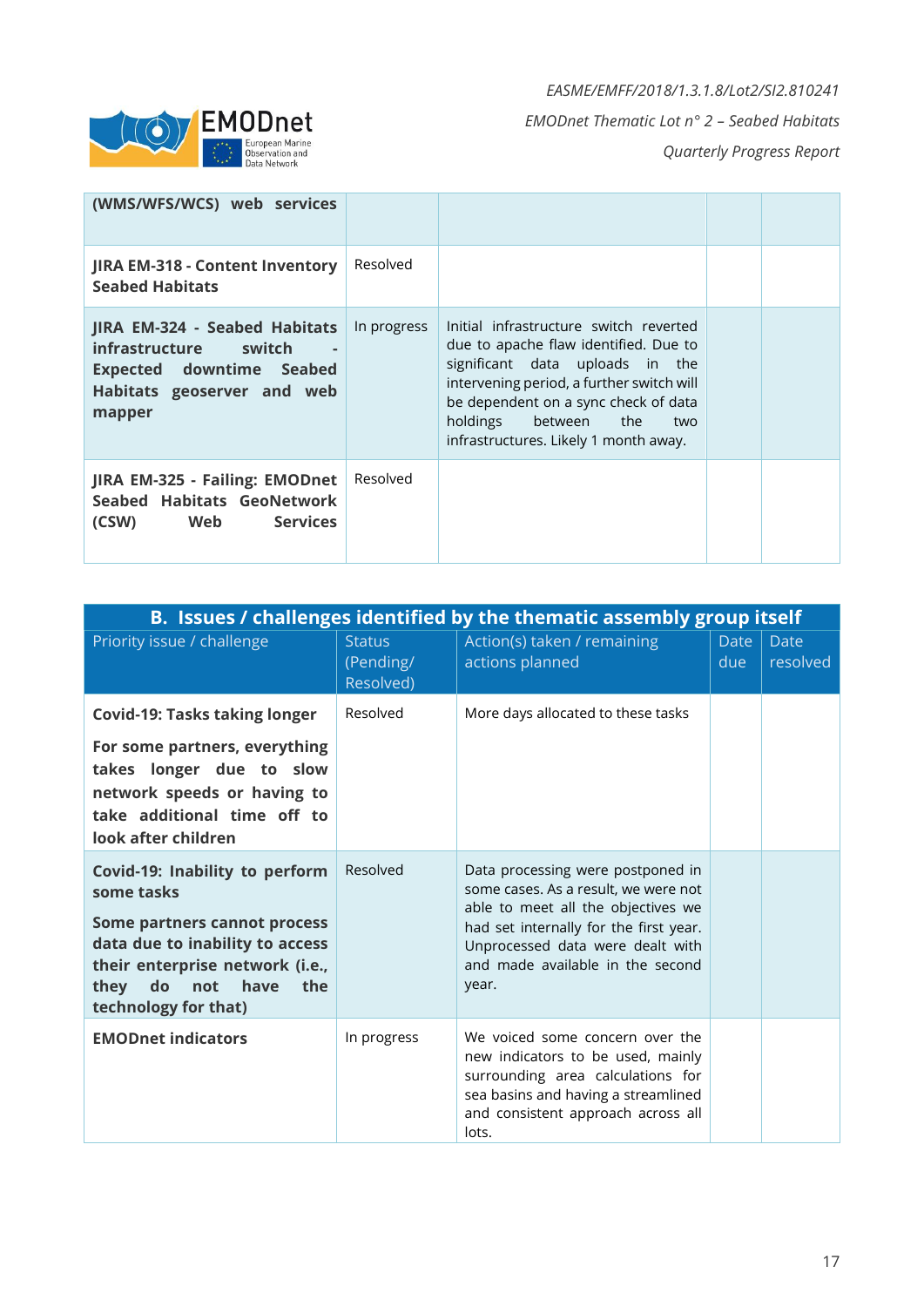

| <b>Hosting the ICES VME database</b><br>on our mapper and GeoServer<br>as a cascaded WMS layer.                                                                                                                                                                                                                                                                                    | In progress | We tried to cascade the VME<br>database to their servers but<br>encountered issues, specifically a<br>CORS error and mixed content error.<br>The mixed content error occurred<br>because the EMODnet Seabed<br>Habitats website has SSL encryption<br>enabled, whereas the ICES website<br>does not, meaning data be pulled<br>through to our servers for security<br>reasons. JNCC contacted ICES, who in<br>turn asked how we implemented SSL<br>across our services and websites.<br>JNCC provided general advice on<br>how we have done it within<br>EMODnet and JNCC internally. The<br>ICES site now provides HTTPS via<br>SSL.<br>The CORS (cross-origin resource<br>sharing) error is common, and<br>requires a server setting to be<br>changed on the ICES side. JNCC are<br>currently in discussion with ICES to<br>resolve this. |  |
|------------------------------------------------------------------------------------------------------------------------------------------------------------------------------------------------------------------------------------------------------------------------------------------------------------------------------------------------------------------------------------|-------------|---------------------------------------------------------------------------------------------------------------------------------------------------------------------------------------------------------------------------------------------------------------------------------------------------------------------------------------------------------------------------------------------------------------------------------------------------------------------------------------------------------------------------------------------------------------------------------------------------------------------------------------------------------------------------------------------------------------------------------------------------------------------------------------------------------------------------------------------|--|
| 01 - Personal<br>INT.<br>data<br>processing issue: due to UK<br>leaving the EU the 1st of<br>2021<br>January<br>and<br><b>JNCC</b><br>processing<br>personal<br>data,<br><b>Seabed</b><br><b>EMODnet</b><br><b>Habitats</b><br>would no longer have been<br>with<br>compliant<br>the<br>contractual clauses<br>stating<br>that no personal data can be<br>processes outside the EU | Resolved    | Responsibility for processing the<br>emails from users was transferred<br>from JNCC over to Ifremer.<br>The server has been relocated in<br>Europe<br>The server logs from both the<br>website and the geoserver have<br>been deleted as they contain IP<br>addresses<br>The server logs for both website and<br>geoserver have been configured not<br>to record log IP addresses going<br>forward<br>The download capture form has also<br>been configured not to record IP<br>addresses                                                                                                                                                                                                                                                                                                                                                   |  |
| INT 02 - Deliverable D4.09<br>(corresponding to a tender<br>requirement - Section 2.1.3.8.<br>feedback):<br><b>User</b><br><b>User</b><br>questions and answers on the<br>portal and through RSS so they                                                                                                                                                                           | Resolved    | <b>EMODnet</b><br><b>EASME</b><br>agreed<br>that<br>Seabed Habitats would publish an<br>FAQ online instead of an exhaustive<br>list of questions and answers, which<br>are otherwise regularly reported in<br>the progress reports                                                                                                                                                                                                                                                                                                                                                                                                                                                                                                                                                                                                          |  |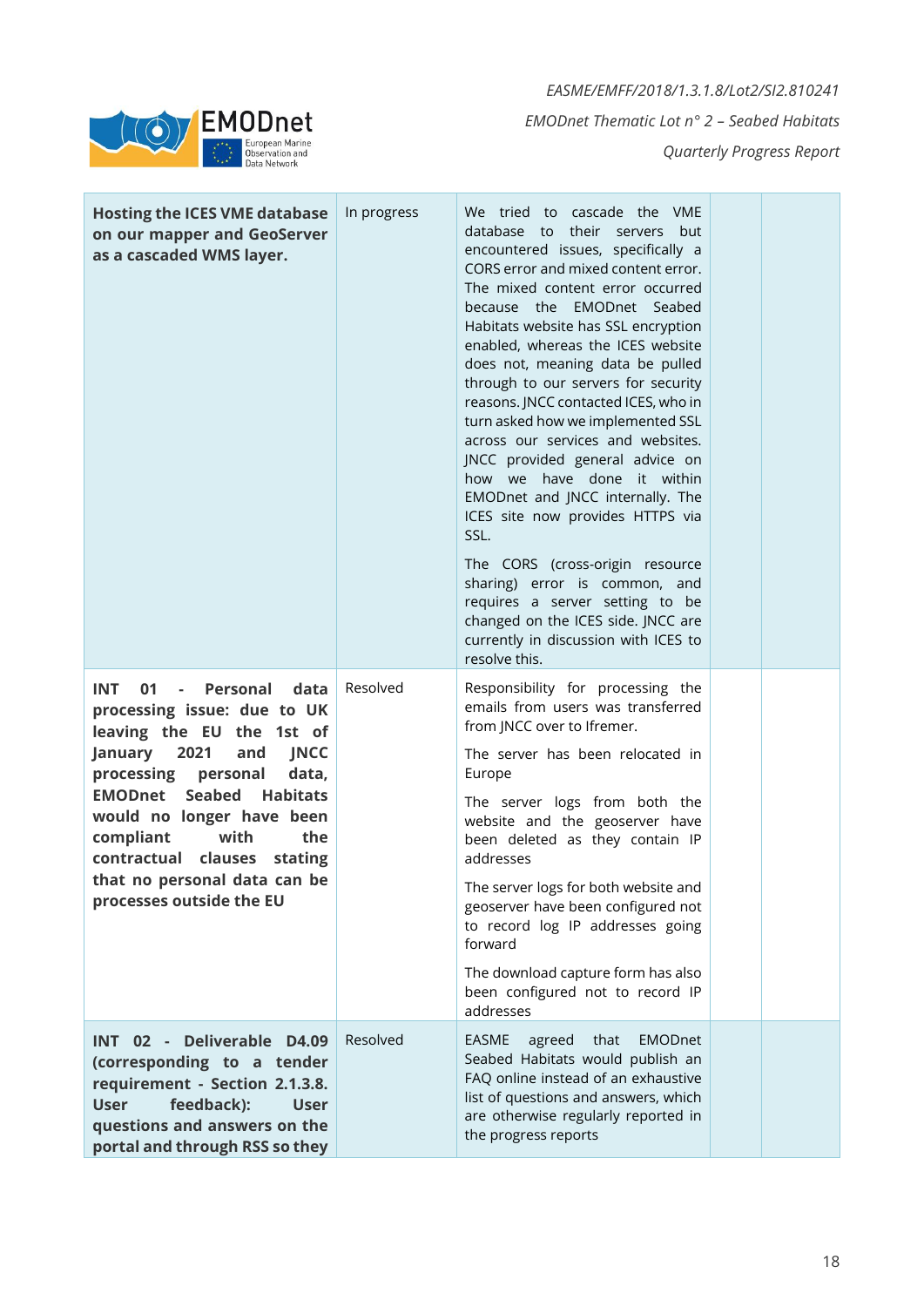

| can be listed on the central<br><b>EMODnet portal</b>                                                                                                                                                                    |          |                                                                                                                                                                                                                                                                                                                                                                                                                                                                                                                                                                                                                                                                                                                                                                                                                                                                                                                                                                                                                                                                                                              |  |
|--------------------------------------------------------------------------------------------------------------------------------------------------------------------------------------------------------------------------|----------|--------------------------------------------------------------------------------------------------------------------------------------------------------------------------------------------------------------------------------------------------------------------------------------------------------------------------------------------------------------------------------------------------------------------------------------------------------------------------------------------------------------------------------------------------------------------------------------------------------------------------------------------------------------------------------------------------------------------------------------------------------------------------------------------------------------------------------------------------------------------------------------------------------------------------------------------------------------------------------------------------------------------------------------------------------------------------------------------------------------|--|
| INT 03 - covid, back to full<br>lockdown confinement in the<br>UK, with school closed<br><b>Everything takes longer due to</b><br>slow network speeds or having<br>to take additional time off to<br>look after children | Resolved | More days allocated to these task                                                                                                                                                                                                                                                                                                                                                                                                                                                                                                                                                                                                                                                                                                                                                                                                                                                                                                                                                                                                                                                                            |  |
| INT 04 Issues with the EUNIS<br><b>2019 translation table</b>                                                                                                                                                            | Resolved | Deliverable 3.10 (pilot translation of<br>EUNIS maps) was relying on the<br>official<br>official<br><b>EUNIS</b><br>2019<br>translation table published on the<br>EEA website. We found that the table<br>is incomplete and it has serious<br>issues and errors, and that it was<br>published on the EEA website<br>without a guidance manual or a<br>report. In the Atlantic alone, for<br>example, the spreadsheet consists<br>of 980 rows, 293 of these needed<br>manual checks and corrections<br>(where possible). Specific issues<br>included: whole sections of the<br>classification missing, logical rules<br>not followed, incorrect or missing<br>codes. JNCC has corrected the<br>simpler issues, but for other more<br>complex ones, external input or<br>$\overline{\phantom{a}}$ is<br>required.<br>agreement<br>We<br>contacted the EEA and proposed<br>how to solve these more complex<br>issues, but it will take some time<br>before a decision is made. Fixing<br>these issues costed a lot of<br>unplanned effort, and caused a<br>delay of several months in the<br>delivery of D3.10. |  |
| <b>INT 05 unexpected additional</b><br>work for next EUSeaMap due<br>to data gaps in version 2018 of<br>the EMODnet bathymetry DTM<br>with<br>nodata<br>(pixels<br>alongshore,<br>leading<br>to                          | Resolved | mentioned<br>tender<br>As<br>in.<br>our<br>proposal, in order to reduce costs for<br>the development of EUSeaMap 2021<br>we had not planned to re-run the<br>biological zone layers but to use the<br>version developed as part of the<br>previous contract, in 2019. A<br>substantial issue with that version,                                                                                                                                                                                                                                                                                                                                                                                                                                                                                                                                                                                                                                                                                                                                                                                              |  |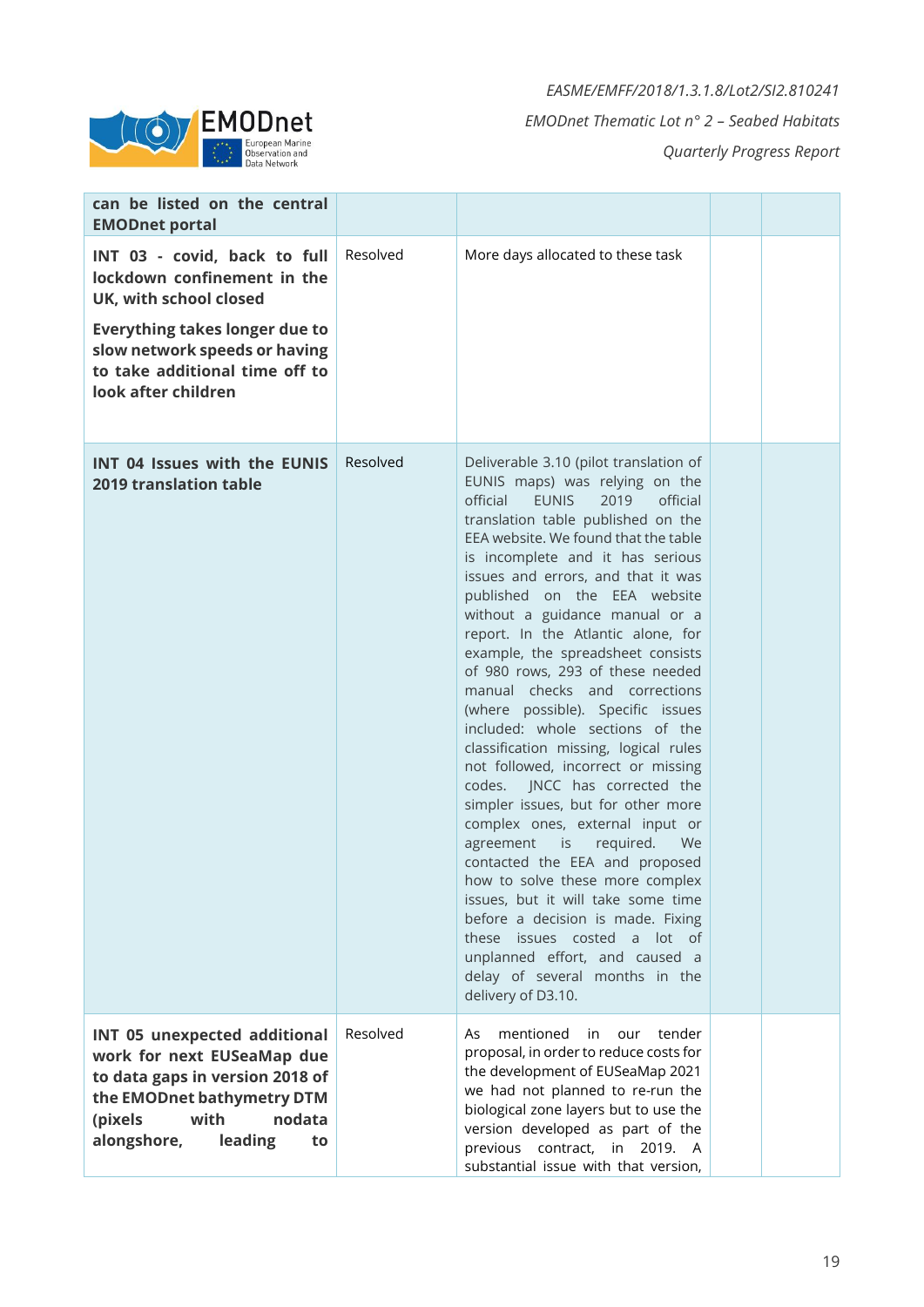

| significant loss of habitat<br>spatial distribution). | due to a data gaps in the EMODnet<br>Bathymetry DTM 2018, was found<br>out. In some places covering<br>sometimes significant areas, the<br>DTM presents gaps (i.e. pixels with<br>no data) alongshore, as a result our<br>biological zone layers also do. This<br>gap represents a total area of<br>approximately 32 500 km <sup>2</sup> in the<br>Atlantic. |     |
|-------------------------------------------------------|--------------------------------------------------------------------------------------------------------------------------------------------------------------------------------------------------------------------------------------------------------------------------------------------------------------------------------------------------------------|-----|
|                                                       | We made the decision to fix the issue<br>and use the latest version of the<br><b>EMODnet Bathymetry DTM (version</b><br>2019, which does not present that<br>issue) to fill the gaps. In order to<br>minimise the risk of delays in the<br>provision of EUSeaMap we deployed<br>unplanned<br>resources<br>men.months)                                        | (2) |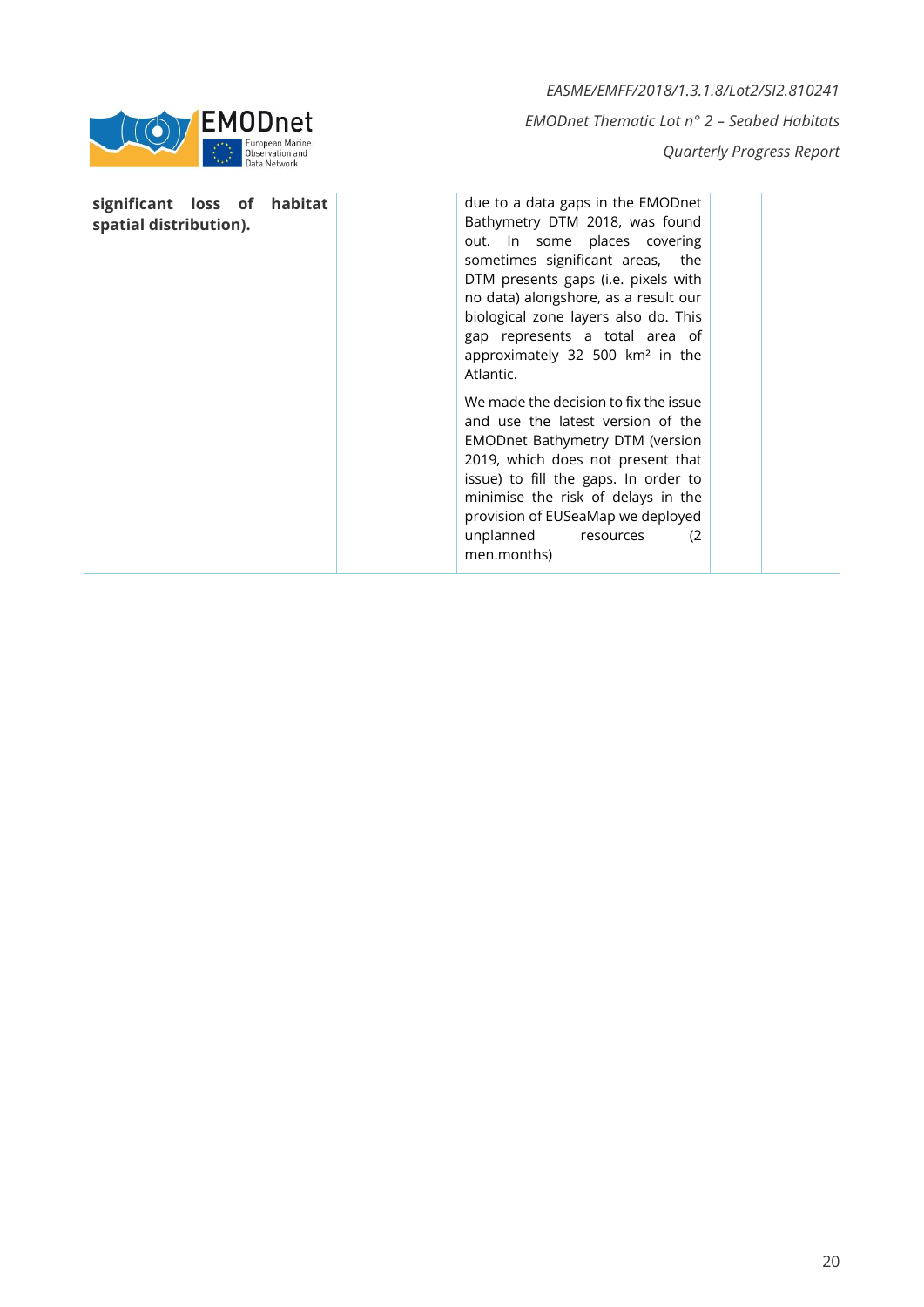*EASME Identifier – EMODnet Thematic Lot n°X - NAME*

*Quarterly Progress Report*

### **3. User feedback (Contact Us form, online chat & other communication means)**

<span id="page-20-0"></span>

| Overview of user feedback and/or requests received in this quarter |                          |                                                                                                                                                                                                                                                                                                                                                                                                                                                            |                     |                  |                                              |                                           |                                                                                          |
|--------------------------------------------------------------------|--------------------------|------------------------------------------------------------------------------------------------------------------------------------------------------------------------------------------------------------------------------------------------------------------------------------------------------------------------------------------------------------------------------------------------------------------------------------------------------------|---------------------|------------------|----------------------------------------------|-------------------------------------------|------------------------------------------------------------------------------------------|
| <b>Date</b>                                                        | Organisation             | Type of user feedback (e.g.<br>technical, case study, etc.) and<br>short description of the feedback<br>received                                                                                                                                                                                                                                                                                                                                           | Means of<br>contact | Response<br>time | Status of user<br>query:<br>resolved/pending | Measures taken<br>to resolve the<br>query | Status: if not (yet)<br>resolved/pending,<br>explain reason why<br>and expected timeline |
| 08/07/2021                                                         | <b>Bangor University</b> | General - which environmental<br>variables are available to download<br>for a habitat suitability model on<br>sugar kelp                                                                                                                                                                                                                                                                                                                                   | Email               | 1 day            | resolved                                     | Replied via email                         | resolved                                                                                 |
| 16/07/2021                                                         | Cefas                    | Technical - I'm looking to obtain<br>Annex I reef data for the North Sea.<br>Please could you point me to the<br>best data sources?                                                                                                                                                                                                                                                                                                                        | Email               | 1 day            | resolved                                     | Replied via email                         | resolved                                                                                 |
| 17/08/2021                                                         | <b>IEO</b>               | general - concerns about the<br>accuracy of some of the EMODNET<br>maps for Spanish waters in certain<br>areas, especially in relationship<br>with the sediment type and with<br>the rock. Since these maps are<br>going to be key for the future<br>assesment of benthic habitat in the<br>frame of the Marine Strategy<br>Framework Directive, we are<br>slightly worry and we were<br>wondering if will possible to<br>contribute with new data (raw or | Email               | 2 hours          | resolved                                     | Replied via email                         | resolved                                                                                 |

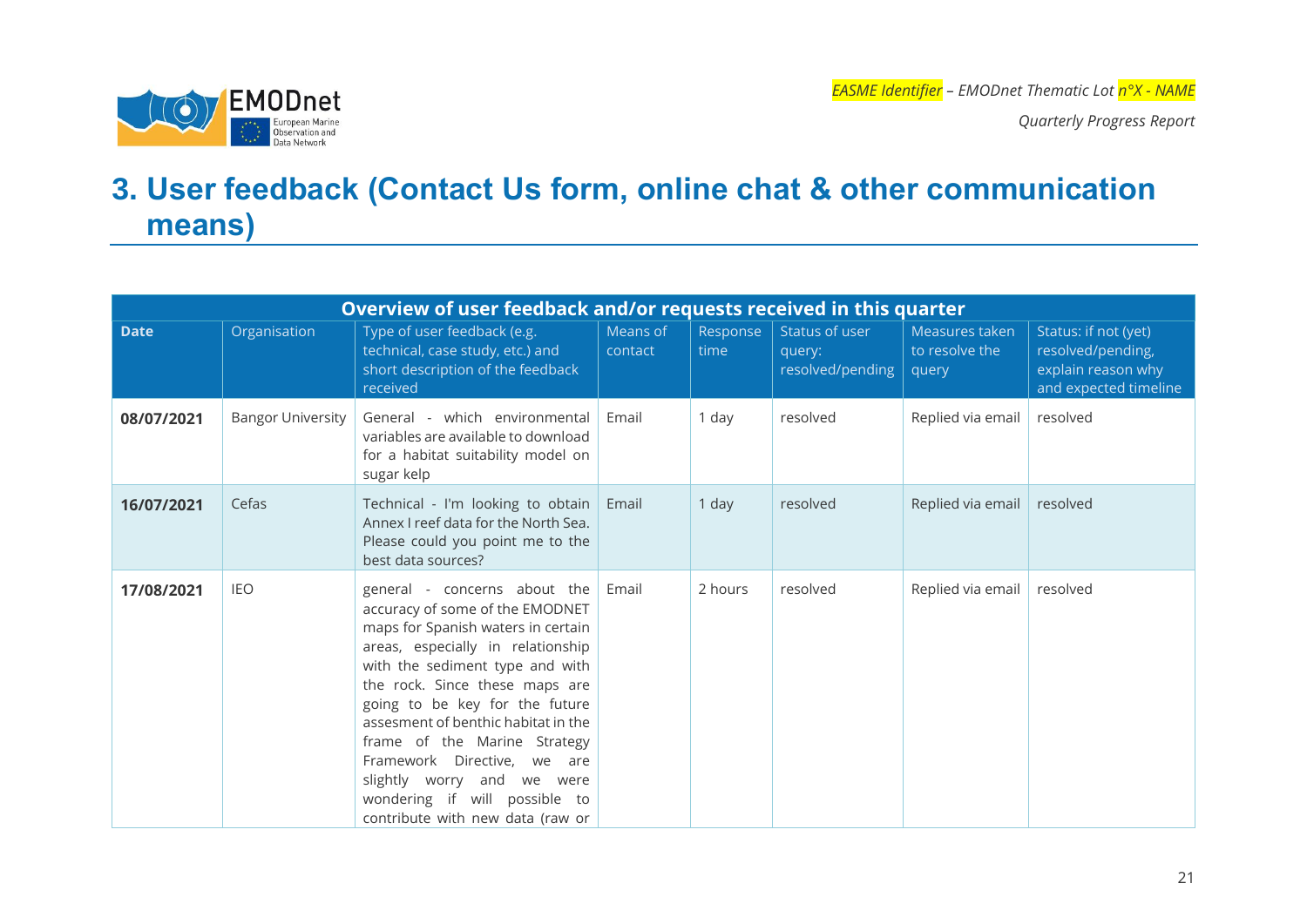**EMODnet** Data Network

*EASME/EMFF/2018/1.3.1.8/Lot2/SI2.810241 EMODnet Thematic Lot n° 2 – Seabed Habitats*

*Quarterly Progress Report*

|            |                                                                    | analysed) to the EMODNEt as well<br>as what will be the best way to do<br>that. Also, we wondering if will be<br>possible to be more link to the<br>process of generation of these<br>maps as well as to better<br>understand what data were used<br>to produced them and how (if<br>possible) will be the way to<br>uddated them with better and new<br>data. |                           |        |          |                   |          |
|------------|--------------------------------------------------------------------|----------------------------------------------------------------------------------------------------------------------------------------------------------------------------------------------------------------------------------------------------------------------------------------------------------------------------------------------------------------|---------------------------|--------|----------|-------------------|----------|
| 13/09/2021 | Instituut<br>voor<br>Landbouw-<br>en<br>Visserijonderzoek<br>(ILV) | Technical - Would it be possible to<br>send me the layer of EUSeaMap<br>Broad-scale<br>Predictive<br>2019<br>Habitat map- MSFD benthic broad<br>habitat types?                                                                                                                                                                                                 | Email                     | 3 days | resolved | Replied via email | resolved |
| 24/09/2021 | Not disclosed                                                      | Technical - WMS link no longer<br>working                                                                                                                                                                                                                                                                                                                      | Contact<br>Form           | 1 day  | resolved | Replied via email | resolved |
| 23/09/2021 | Not disclosed                                                      | Technical - Unable to download<br>kinetic energy due to currents in<br>the Mediterreanean                                                                                                                                                                                                                                                                      | Contact<br>Form           | 1 day  | resolved | Replied via email | resolved |
| 06/10/2021 | Basque Climate<br>Change Center                                    | technical - I am working with some<br>layers that I have downloaded from<br>your (EMODNet) 'Seabed Habitats'<br>database and I find some issues in<br>the Seabed substrate layers. () I<br>will appreciate if you can send me<br>the original data of the seabed<br>substrate<br>layers<br>(not<br>the<br>downloaded from EMODNet).                            | Email, via<br>secretariat | 1 day  | resolved | replied via email | resolved |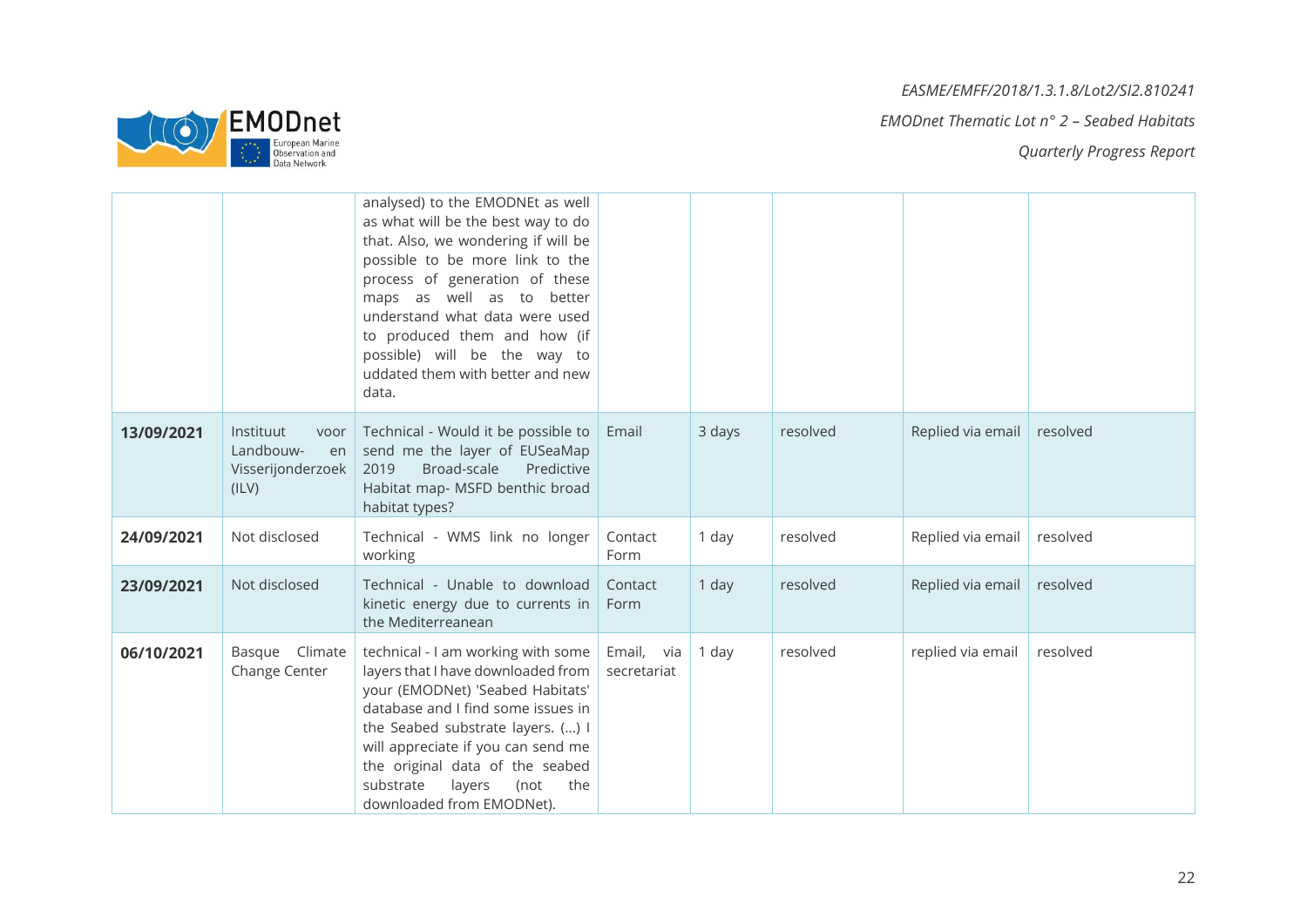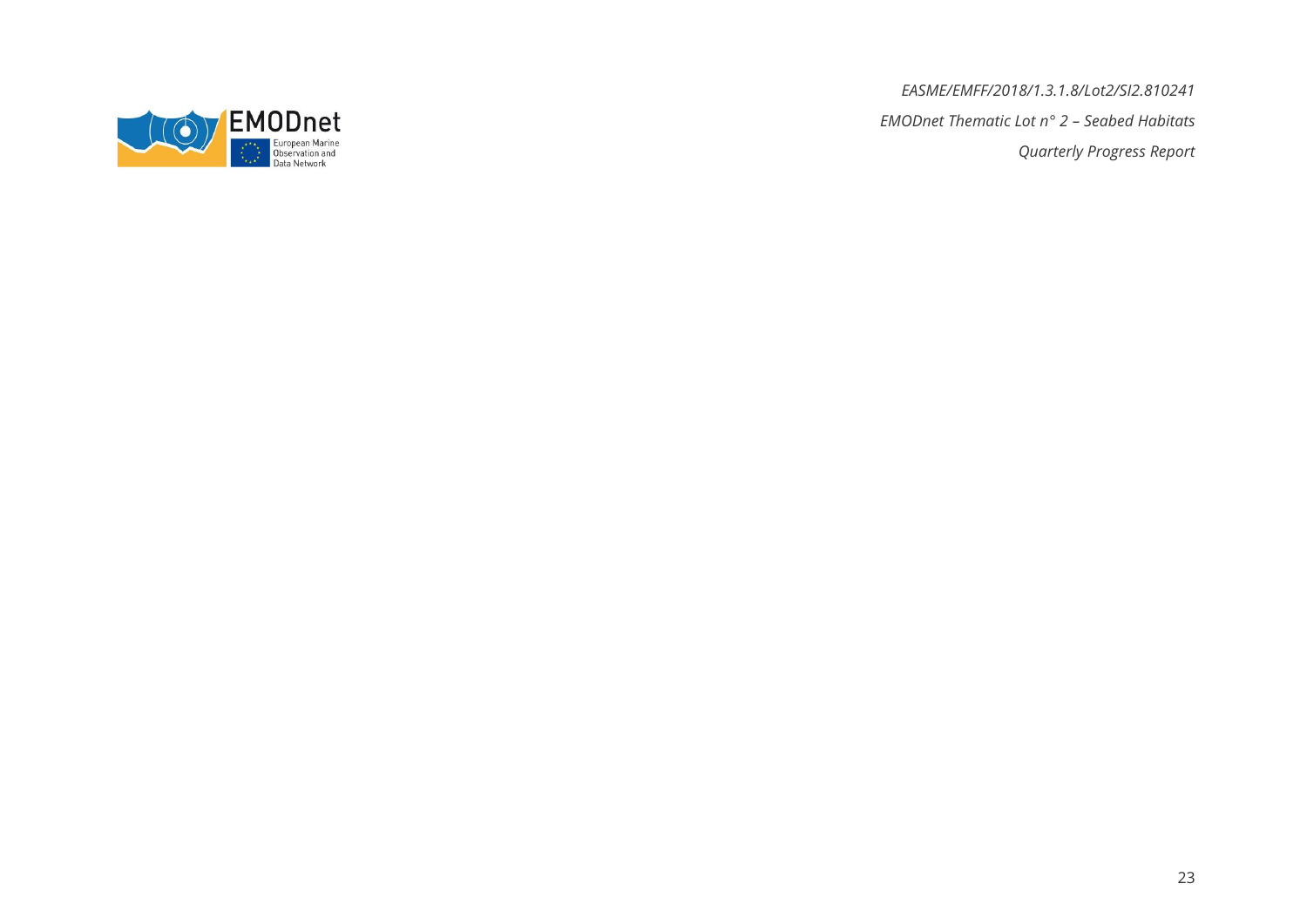

*Quarterly Progress Report*

### **4. Meetings/events held/attended & planned**

*[Organisational meetings/events held/participated (incl. presentations, lectures, trainings, demonstrations, workshops, etc.) by the contractor since the last quarterly report and planned in the future. Please add a short description on the meeting as well as the nature and volume of the audience.*

*When listing a meeting, please indicate whether it was an internal (i.e. within your partnership/lot) or external meeting (i.e. outside your partnership/lot).]*

<span id="page-23-0"></span>

| A. Meetings/events organised and attended |                  |                                                                 |                                                                                                                                                                                                                                |                                         |                                                                                                                                                                                                                                                                      |  |  |
|-------------------------------------------|------------------|-----------------------------------------------------------------|--------------------------------------------------------------------------------------------------------------------------------------------------------------------------------------------------------------------------------|-----------------------------------------|----------------------------------------------------------------------------------------------------------------------------------------------------------------------------------------------------------------------------------------------------------------------|--|--|
| <b>Date</b>                               | Location         | Type event (internal or external<br>meeting, training/workshop) | Indicate if a ppt was<br>given (yes/no + short<br>description)                                                                                                                                                                 | Meeting attended<br>(A) / organised (O) | Short description and main<br>results (# participants,<br>agreements made, etc.)                                                                                                                                                                                     |  |  |
| $26/06 -$<br>05/07/2021                   | Albena, Bulgaria | Conference                                                      | Yes: Todorova et al: how   A<br>EUSeaMap 2019 was used<br>in the assessment of the<br>spatial extent of benthic<br>habitats<br>broad<br>types<br>affected<br>adversely<br>by<br>anthropogenic pressures<br>under D6C5 in 2019. |                                         | Conference<br>XXIth International Multidisciplinary<br>Scientific GeoConference Surveying,<br>Geology and Mining, Ecology and<br>Management - SGEM 2021, 26 June -<br>5 July, 2021.                                                                                  |  |  |
| 07/07/2021                                | Videoconf        | <b>External meeting</b>                                         |                                                                                                                                                                                                                                | $\circ$                                 | <b>Meeting with Tehran Convention</b><br>to discuss how to engage with<br>Caspian Sea data holders.                                                                                                                                                                  |  |  |
| 12/07/2021                                | Videoconf        | <b>External meeting</b>                                         |                                                                                                                                                                                                                                | A                                       | <b>Meeting with Mission Atlantic and</b><br><b>One Ocean Hub projects</b><br>Mission Atlantic and One Ocean Hub<br>projects have created the first draft of<br>a South Atlantic broad-scale habitat<br>map. This meeting is to present and<br>discuss these outputs. |  |  |
| $8-$<br>9/09/2021                         | Videoconf        | <b>External meeting</b>                                         |                                                                                                                                                                                                                                | A                                       | 15 <sup>th</sup> EMODnet Steering committee                                                                                                                                                                                                                          |  |  |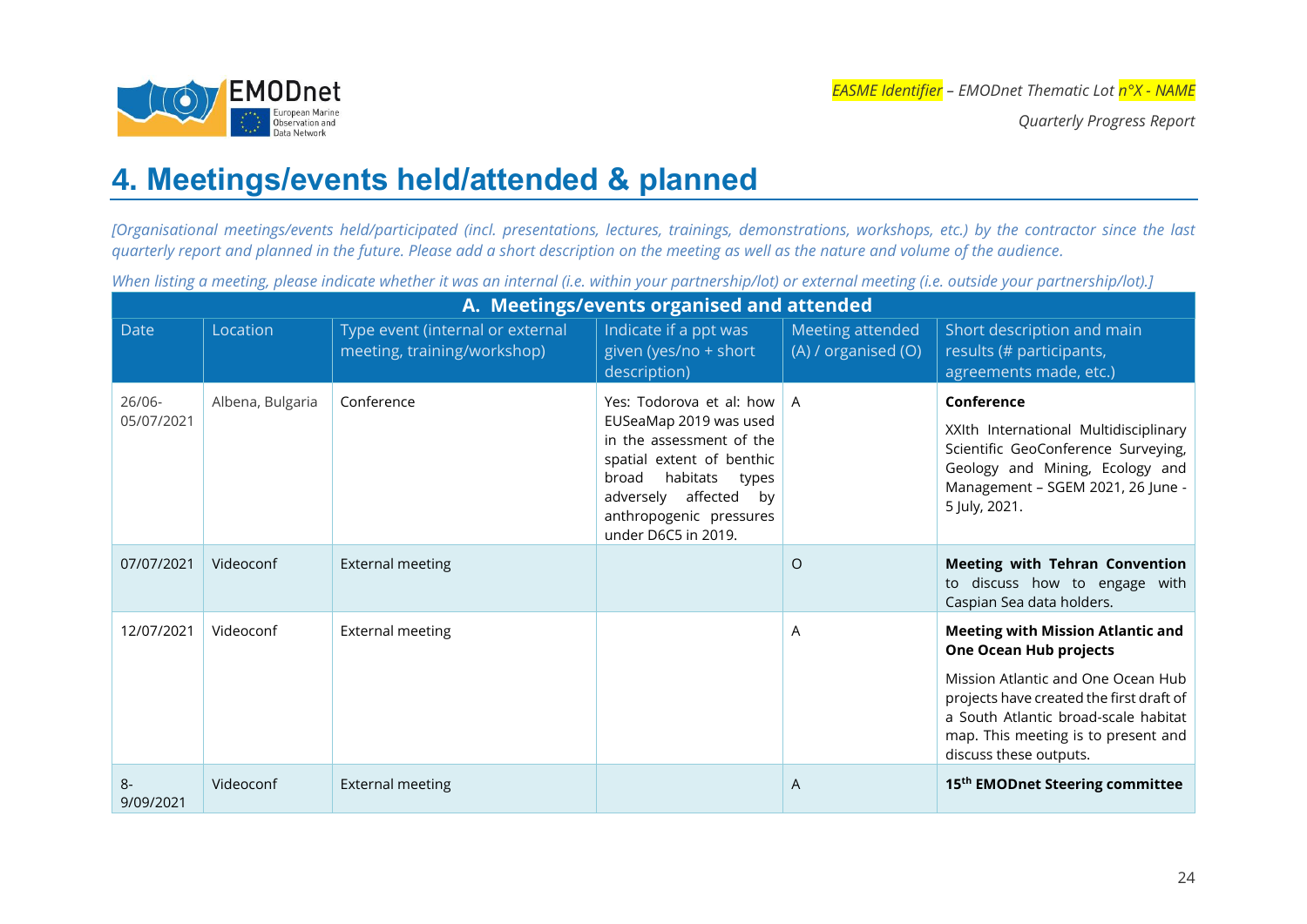*EASME/EMFF/2018/1.3.1.8/Lot2/SI2.810241*

*EMODnet Thematic Lot n° 2 – Seabed Habitats*

*Quarterly Progress Report*

| $9-$<br>10/09/2021      | Videoconf        | External meeting |                                                                                                                                                                                                                    | A | 10 <sup>th</sup> EMODnet Technical Working<br>Group                                                                                                                                 |
|-------------------------|------------------|------------------|--------------------------------------------------------------------------------------------------------------------------------------------------------------------------------------------------------------------|---|-------------------------------------------------------------------------------------------------------------------------------------------------------------------------------------|
| $26/06 -$<br>05/07/2021 | Albena, Bulgaria | Conference       | Yes: Todorova et al: how   A<br>EUSeaMap 2019 was used<br>in the assessment of the<br>spatial extent of benthic<br>broad habitats types<br>adversely affected by<br>anthropogenic pressures<br>under D6C5 in 2019. |   | Conference<br>XXIth International Multidisciplinary<br>Scientific GeoConference Surveying,<br>Geology and Mining, Ecology and<br>Management - SGEM 2021, 26 June -<br>5 July, 2021. |
| <b>SUM</b>              |                  |                  |                                                                                                                                                                                                                    | O | Total # of meetings organised =1                                                                                                                                                    |
| <b>SUM</b>              |                  |                  |                                                                                                                                                                                                                    | A | Total # of meetings attended = $5$                                                                                                                                                  |

| <b>B. Meetings/events planned in the future</b> |          |                                                    |                                                  |                                                 |  |  |
|-------------------------------------------------|----------|----------------------------------------------------|--------------------------------------------------|-------------------------------------------------|--|--|
| Date                                            | Location | Type event (meeting, training<br>(workshop), etc.) | Meeting to be<br>attended (A) /<br>organised (O) | Short description and main<br>expected outcomes |  |  |
|                                                 |          | Not applicable – end of project                    |                                                  |                                                 |  |  |
|                                                 |          |                                                    |                                                  |                                                 |  |  |
|                                                 |          |                                                    |                                                  |                                                 |  |  |

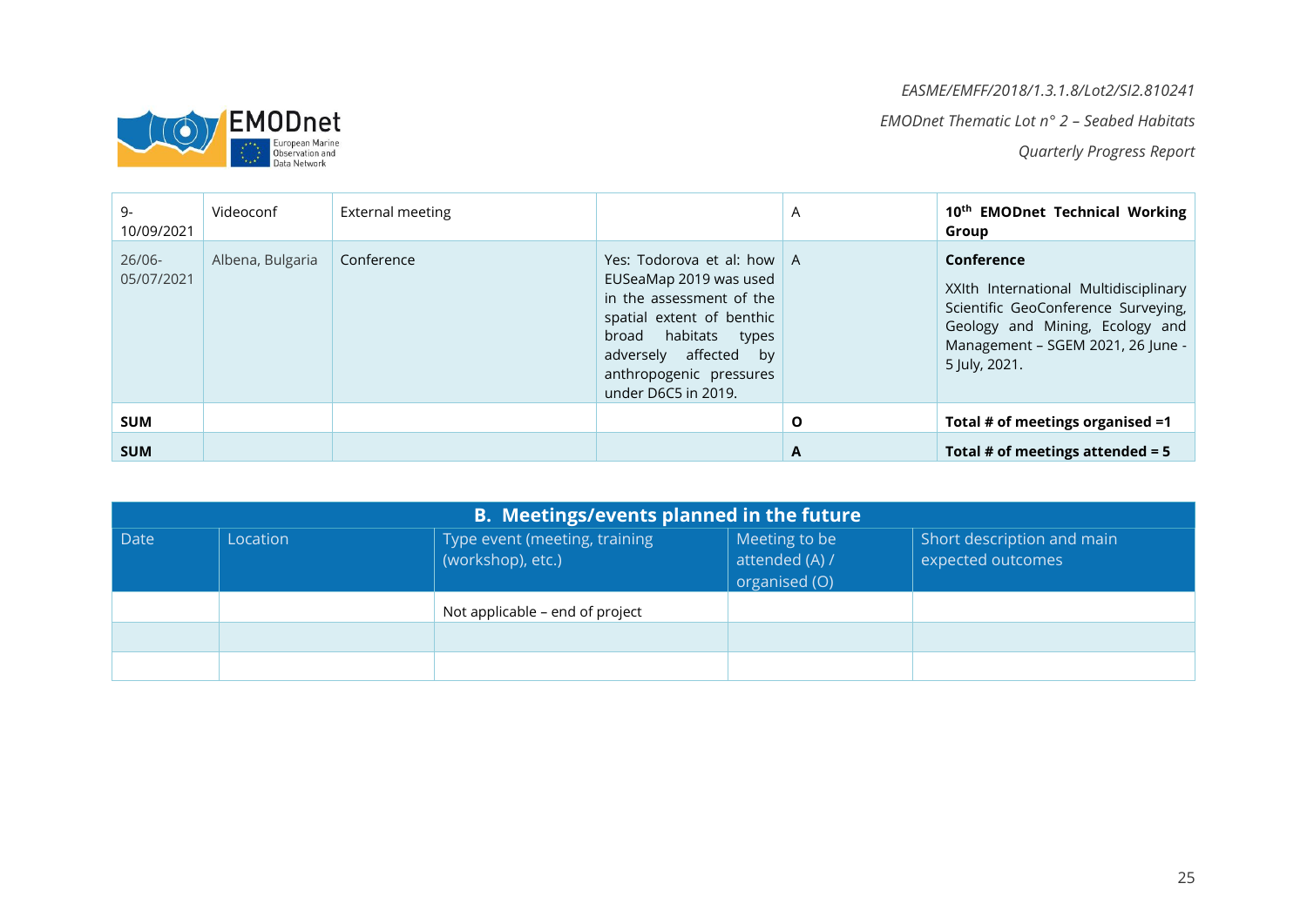

*Quarterly Progress Report*

## <span id="page-25-0"></span>**5. Communication assets**

*[List all the relevant communication and dissemination products and assets you have developed since the start of the project phase (provide date) (e.g. brochures, videos, press releases, newsletters, blogs) and are planning to do. At the bottom of the table, provide a total number for every type of communication product you have developed (e.g. total # of press releases, etc.) or provide a summary from the actions on Twitter from (e.g. Twitter Analytics: number of Tweets and followers of Twitter account).]*

| A. Communication products |                                                                         |                                                                                                                                             |                                                                                                                                                                                                                                      |                                                                           |
|---------------------------|-------------------------------------------------------------------------|---------------------------------------------------------------------------------------------------------------------------------------------|--------------------------------------------------------------------------------------------------------------------------------------------------------------------------------------------------------------------------------------|---------------------------------------------------------------------------|
| <b>Date</b>               | Communication<br>material                                               | Short description<br>(of the material,<br>title, ) of the<br>asset                                                                          | Main results                                                                                                                                                                                                                         | Name of event at<br>which material<br>was disseminated<br>(if applicable) |
| 09/07/2021                | News item on<br><b>ESH</b> website                                      | Attendance at the<br><b>EMODnet</b><br>Jamboree 2021<br>and Open<br>Conference                                                              | Wider awareness of the Jamboree<br>and Conference, demonstrating<br>our commitment to collaboration<br>and outreach, and raising<br>awareness of the posters and<br>presentation recordings available<br>to those who didn't attend. |                                                                           |
| 17/08/2021                | New or updated<br>web page on the<br><b>ESH</b> website                 | Publication of a<br>new page on the<br>EMODnet portal,<br>detailing the<br>submission<br>guidelines for<br>habitat date into<br><b>OBIS</b> | Wider awareness of guidance,<br>hopefully leading to more<br>standardised approach to<br>recording habitat data in OBIS                                                                                                              |                                                                           |
| 17/08/2021                | News item on<br><b>ESH</b> website                                      | PDF guide for<br>submitting habitat<br>data to into OBIS                                                                                    | Wider awareness of guidance,<br>hopefully leading to more<br>standardised approach to<br>recording habitat data in OBIS                                                                                                              |                                                                           |
| 19/08/2021                | Personal LinkedIn<br>Post                                               | Post promoting<br>the publication of<br>guidance for<br>submitting habitat<br>data into EurOBIS                                             | Wider awareness of guidance,<br>hopefully leading to more<br>standardised approach to<br>recording habitat data in OBIS                                                                                                              |                                                                           |
| 18/08/2021                | Reference to<br><b>EMODnet Seabed</b><br>Habitats in other<br>materials | Updated content<br>to the OBIS<br>manual to include<br>guidance on<br>submitting habitat<br>data                                            | Wider awareness of guidance,<br>hopefully leading to more<br>standardised approach to<br>recording habitat data in OBIS                                                                                                              |                                                                           |
| 19/08/2021                | <b>EMODnet Central</b><br>Tweet                                         | Tweet promoting<br>the publication of<br>guidance for                                                                                       | Wider awareness of guidance,<br>hopefully leading to more<br>standardised approach to<br>recording habitat data in OBIS                                                                                                              |                                                                           |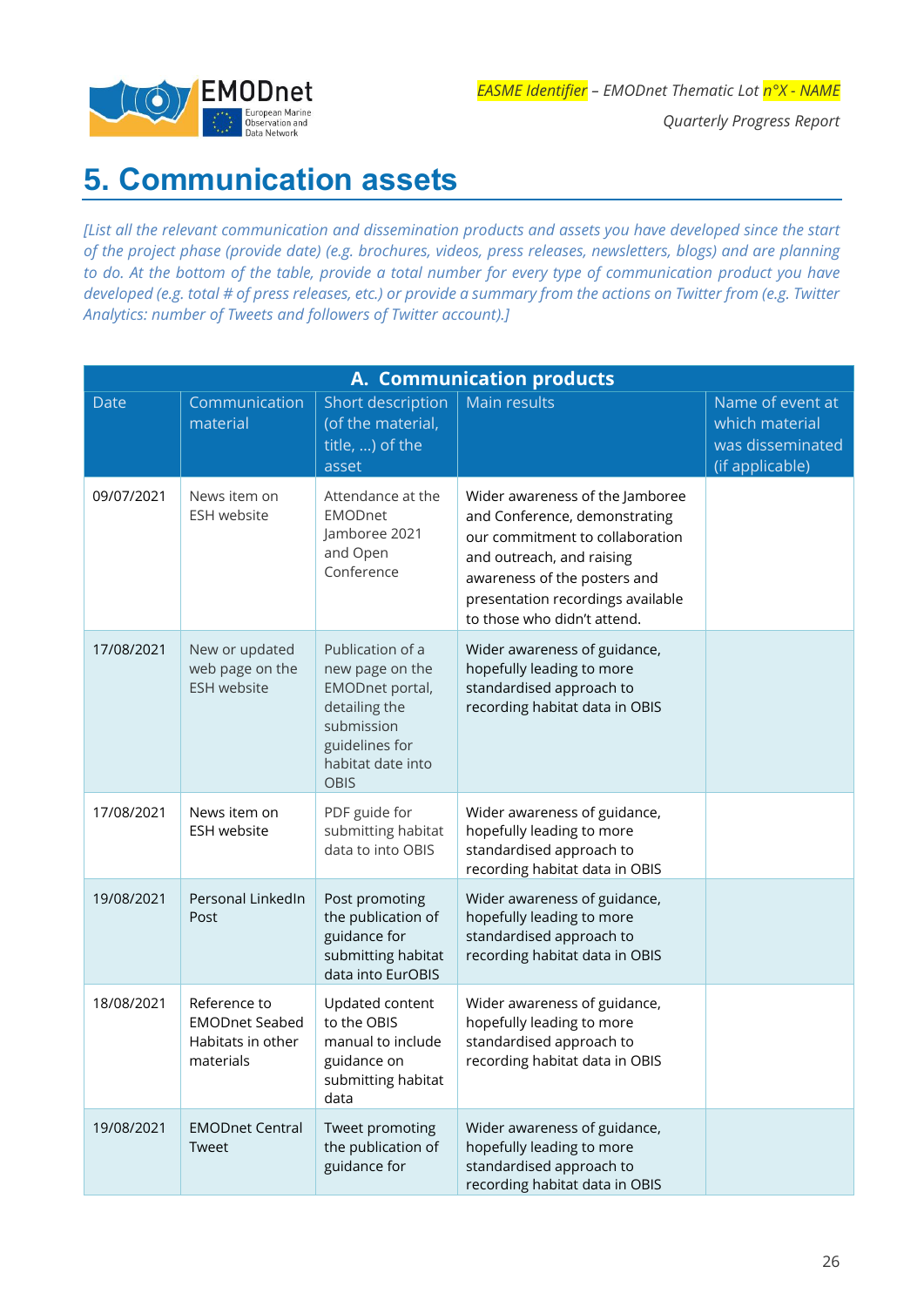

|            |                                                                         | submitting habitat<br>data into EurOBIS                                                                       |                                                                                                                           |  |
|------------|-------------------------------------------------------------------------|---------------------------------------------------------------------------------------------------------------|---------------------------------------------------------------------------------------------------------------------------|--|
| 18/08/2021 | <b>JNCC Tweet</b>                                                       | Tweet promoting<br>the publication of<br>guidance for<br>submitting habitat<br>data into EurOBIS              | Wider awareness of guidance,<br>hopefully leading to more<br>standardised approach to<br>recording habitat data in OBIS   |  |
| 19/08/2021 | EurOBIS Tweet                                                           | Tweet promoting<br>the publication of<br>guidance for<br>submitting habitat<br>data into EurOBIS              | Wider awareness of guidance,<br>hopefully leading to more<br>standardised approach to<br>recording habitat data in OBIS   |  |
| 17/08/2021 | Reference to<br><b>EMODnet Seabed</b><br>Habitats in other<br>materials | Article in EMODnet<br>Newsletter<br>regarding the new<br>functionality to<br>submit habitat<br>data into OBIS | Wider awareness of guidance,<br>hopefully leading to more<br>standardised approach to<br>recording habitat data in OBIS   |  |
| 23/09/2021 | News item on<br><b>ESH</b> website                                      | Release of the<br>2020 OSPAR T&D<br>database                                                                  | Wider awareness of the availability<br>of a new data product so that it<br>may be used by those who'd<br>benefit from it. |  |

| <b>B. Planned communication products</b> |                                                                                     |                                                                             |                                                                 |  |
|------------------------------------------|-------------------------------------------------------------------------------------|-----------------------------------------------------------------------------|-----------------------------------------------------------------|--|
| <b>Date</b>                              | Communication<br>material                                                           | Short description (of the material, title,<br>) and/or link to the asset    | Main results expected                                           |  |
| Oct 2021                                 | News item on ESH<br>website                                                         | End of phase start of a new one                                             | EMODnet<br>Seabed<br>Promote<br><b>Habitats Activities</b>      |  |
| Oct 2021                                 | <b>JNCC Tweet</b>                                                                   | Release of the 2020 OSPAR T&D database                                      | <b>FMODnet</b><br>Seabed<br>Promote<br><b>Habitats Products</b> |  |
| Oct 2021                                 | <b>EMODnet</b><br>Central<br>Tweet                                                  | Retweet of the above on "Release of the 2020<br>OSPAR T&D database"         | EMODnet<br>Seabed<br>Promote<br><b>Habitats Products</b>        |  |
| Nov<br>2021                              | <b>JNCC Tweet</b>                                                                   | Release of new EUSeaMap 2021, including<br>data layers and technical report | <b>EMODnet</b><br>Seabed<br>Promote<br><b>Habitats Products</b> |  |
| Nov<br>2021                              | Central<br><b>EMODnet</b><br>for<br>Protocol<br>Launching<br>New<br><b>Datasets</b> | Release of new EUSeaMap 2021, including<br>data layers and technical report | Seabed<br><b>EMODnet</b><br>Promote<br><b>Habitats Products</b> |  |
| <b>Nov</b><br>2021                       | News item on ESH<br>website                                                         | Release of new EUSeaMap 2021, including<br>data layers and technical report | <b>FMODnet</b><br>Seabed<br>Promote<br><b>Habitats Products</b> |  |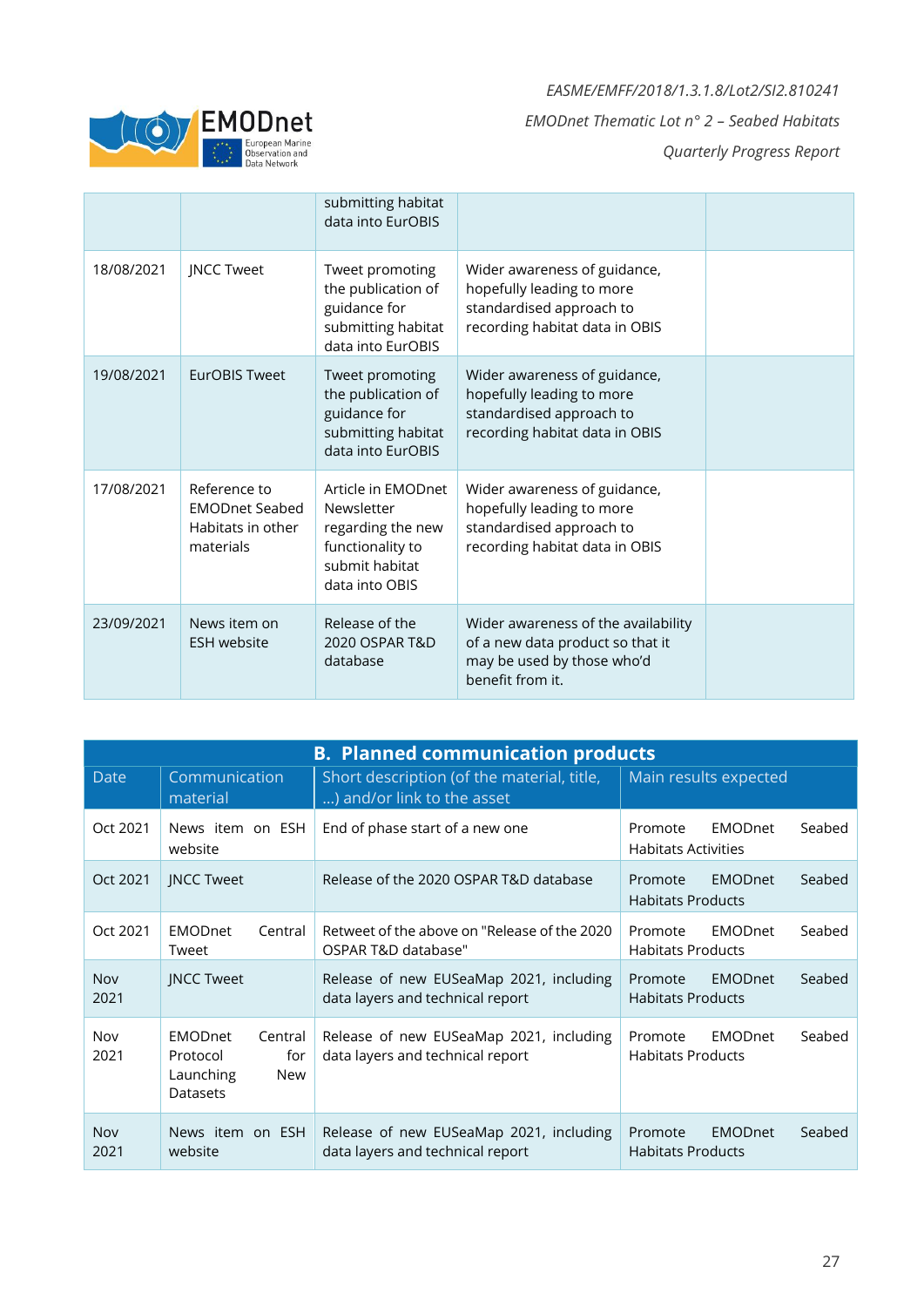#### *EASME/EMFF/2018/1.3.1.8/Lot2/SI2.810241*



*EMODnet Thematic Lot n° 2 – Seabed Habitats*

*Quarterly Progress Report*

| <b>Next</b><br>available | Article in EMODnet<br>Newsletter                                                           | Release of new EUSeaMap 2021 and other<br>datasets ESH products, including data layers<br>and technical report | Seabed<br>Promote<br>EMODnet<br><b>Habitats Products</b>        |
|--------------------------|--------------------------------------------------------------------------------------------|----------------------------------------------------------------------------------------------------------------|-----------------------------------------------------------------|
| Dec 2021                 | <b>JNCC Tweet</b>                                                                          | Release of the 2021 OSPAR Combined Map<br>and associated methods document                                      | Promote<br><b>EMODnet</b><br>Seabed<br><b>Habitats Products</b> |
| Dec 2021                 | <b>EMODnet</b><br>Central<br>Protocol<br>for<br>Launching<br><b>New</b><br><b>Datasets</b> | Release of the 2021 OSPAR Combined Map<br>and associated methods document                                      | EMODnet<br>Seabed<br>Promote<br><b>Habitats Products</b>        |
| Dec 2021                 | News item on ESH<br>website                                                                | Release of the 2021 OSPAR Combined Map<br>and associated methods document                                      | EMODnet<br>Seabed<br>Promote<br><b>Habitats Products</b>        |
| <b>Next</b><br>available | Reference<br>to<br><b>EMODnet</b><br>Seabed<br>Habitats<br>other<br>in<br>materials        | Article in MEDIN newsletter about the end of<br>phase 3 and the start of a new one                             | EMODnet<br>Seabed<br>Promote<br><b>Habitats Activities</b>      |
| Jan 2022                 | <b>EMODnet</b><br>Central<br>Protocol<br>for<br>Launching<br><b>New</b><br><b>Datasets</b> | Release of biogenic substrate layer for<br>Europe                                                              | Seabed<br><b>EMODnet</b><br>Promote<br><b>Habitats Products</b> |
| Jan 2022                 | News item on ESH<br>website                                                                | Release of biogenic substrate layer for<br>Europe                                                              | Seabed<br>Promote<br>EMODnet<br><b>Habitats Products</b>        |
| Feb 2022                 | <b>EMODnet</b><br>Central<br>for<br>Protocol<br>Launching<br><b>New</b><br><b>Datasets</b> | Release of coralligenous habitats in the Med                                                                   | Promote<br><b>EMODnet</b><br>Seabed<br><b>Habitats Products</b> |
| Feb 2022                 | News item on ESH<br>website                                                                | Release of coralligenous habitats in the Med                                                                   | Seabed<br>Promote<br>EMODnet<br><b>Habitats Products</b>        |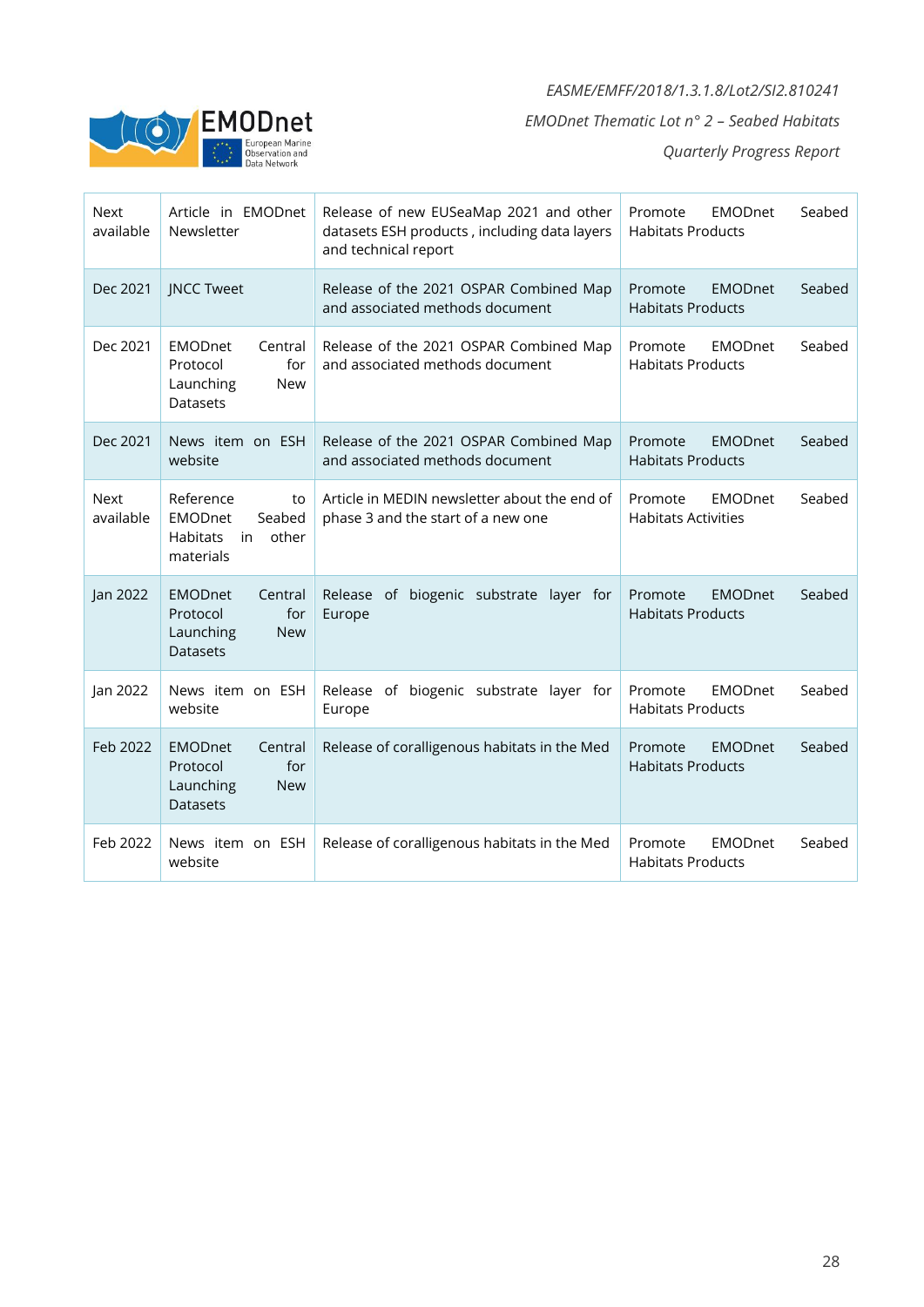

*Quarterly Progress Report*

*[For the reporting period, please list all publications, e.g. peer-reviewed journals, book chapters, conference papers, etc.) of which you are aware, within the reporting period, including a reference to the EMODnet data or data products which is being discussed.]*

| List of known publications using EMODnet data or data products |                                          |                                                                                                                                                                  |              |                 |  |
|----------------------------------------------------------------|------------------------------------------|------------------------------------------------------------------------------------------------------------------------------------------------------------------|--------------|-----------------|--|
| <b>Date</b>                                                    | Type and name of journal,<br>conference, | Publication title including<br>DOI (if known)                                                                                                                    | Author(s)    | Organisation(s) |  |
| August 2021                                                    | Marine Policy                            | between<br>Spatial<br>overlap<br>human activities and seabed<br>habitats in European Seas:<br>Insights into EMODnet's data<br>for management purposes<br>DOL     | Solaun et al |                 |  |
| September<br>2021                                              | Ecological indicators                    | Beyond connecting the dots: $A \mid \text{van der Reijden et al}$<br>multi-scale, multi-resolution<br>approach to marine habitat<br>mapping<br>$\underline{DOL}$ |              |                 |  |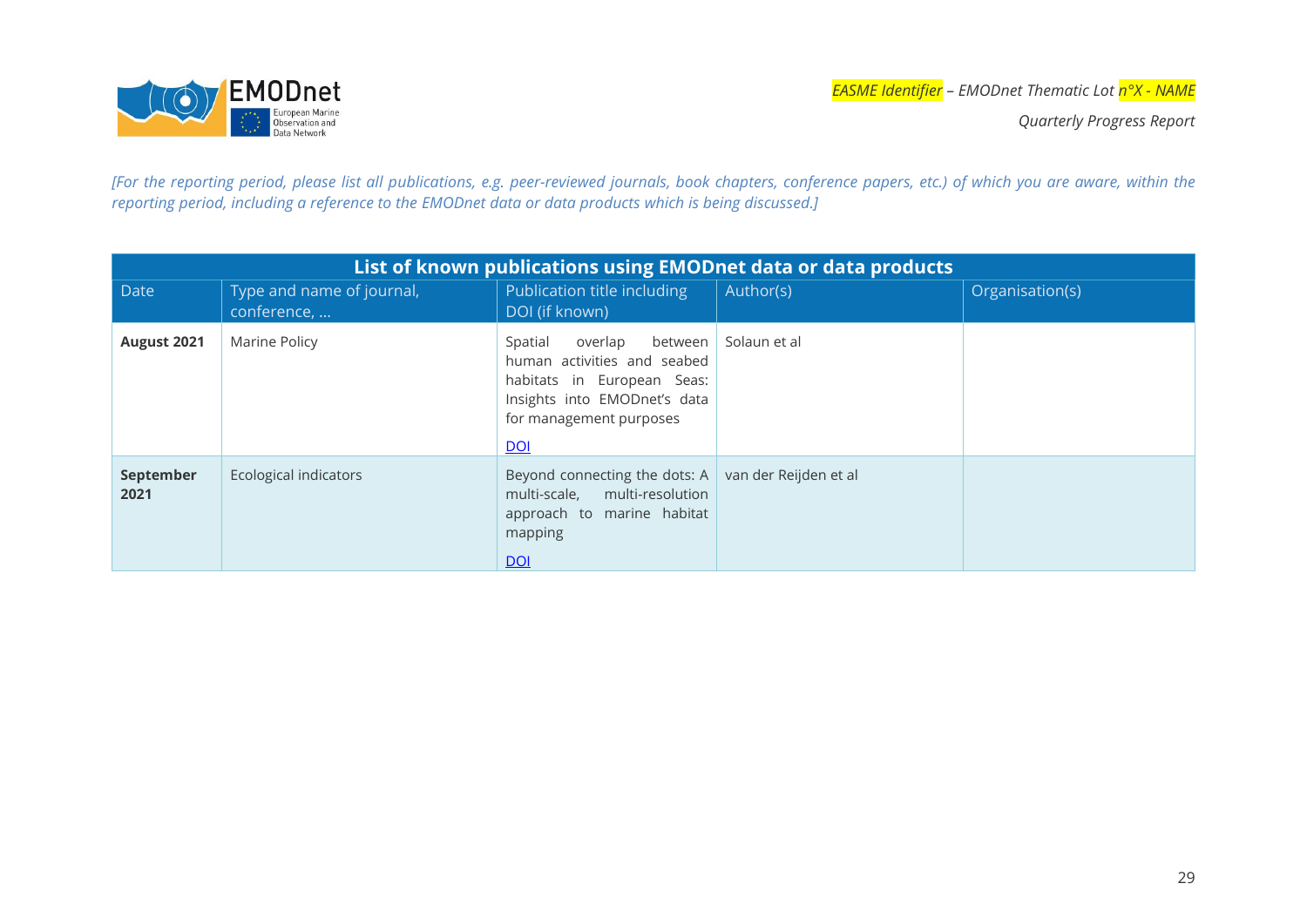

*Quarterly Progress Report*

### **6. Monitoring indicators**

*[Please refer to the standardised monitoring tool i.e., Matomo, to complete the monitoring and progress indicators excel template, and provide a short explanation in the table below on the numbers and trends for each indicator when possible/applicable. Please indicate clearly if monitoring was carried out using tools other than Matomo.]*

<span id="page-29-0"></span>

| Comments on the progress indicators in the excel template                                                                                                                                                                                                                  |                                                               |                                                                                                                                                                                                                                                                                                                                                                                                                                                        |  |  |
|----------------------------------------------------------------------------------------------------------------------------------------------------------------------------------------------------------------------------------------------------------------------------|---------------------------------------------------------------|--------------------------------------------------------------------------------------------------------------------------------------------------------------------------------------------------------------------------------------------------------------------------------------------------------------------------------------------------------------------------------------------------------------------------------------------------------|--|--|
| Progress indicator                                                                                                                                                                                                                                                         | Means of                                                      | Comment                                                                                                                                                                                                                                                                                                                                                                                                                                                |  |  |
|                                                                                                                                                                                                                                                                            | collecting figures                                            |                                                                                                                                                                                                                                                                                                                                                                                                                                                        |  |  |
| 1. Current status and coverage of total available thematic data<br>A) Volume and coverage of available data                                                                                                                                                                | Matomo/<br>other<br>(Please state which<br>monitoring<br>tool | A good increase in data considering the already considerable holdings,<br>especially in the black sea, which was previously a lower-represented area.<br>Distribution within the black sea is also increased alongside volume.                                                                                                                                                                                                                         |  |  |
| If you don't use the provided sea-basin figures, please<br>indicate why you do not use them, as from when, and<br>what do you use instead and why?                                                                                                                         | was used to collate<br>the information in<br>each case)       |                                                                                                                                                                                                                                                                                                                                                                                                                                                        |  |  |
| B) Usage of data in this quarter                                                                                                                                                                                                                                           |                                                               | Relatively stable trends, though a noticeable decrease in WFS requests.<br>Possibly due to service alterations mid-quarter (change of url would cause<br>established links to stop working)                                                                                                                                                                                                                                                            |  |  |
| 2. Current status and coverage of total number of data products<br>A) Volume and coverage of available data products<br>If you don't use the provided sea-basin figures, please<br>indicate why you do not use them, as from when, and<br>what do you use instead and why? |                                                               | Another good supply of habitat maps from survey - total holdings are now<br>nearing 1000, main supply covering areas with previously lower<br>representation. EUSeaMap main product updated at end of phase, whilst<br>numbers have not changed much (higher numbers due to new habitat<br>classification systems provided), the entire coverage of the dataset was<br>updated and refreshed. Similarly OSPAR and EOV datasets have been<br>refreshed. |  |  |
|                                                                                                                                                                                                                                                                            |                                                               | For area coverage, where numbers are given without percent they represent<br>number of datasets represented in the region.<br>Core product EUSeaMap calculated against internal Seavox Regions<br>geographic dataset (available on request) and GSHHS world coastline                                                                                                                                                                                  |  |  |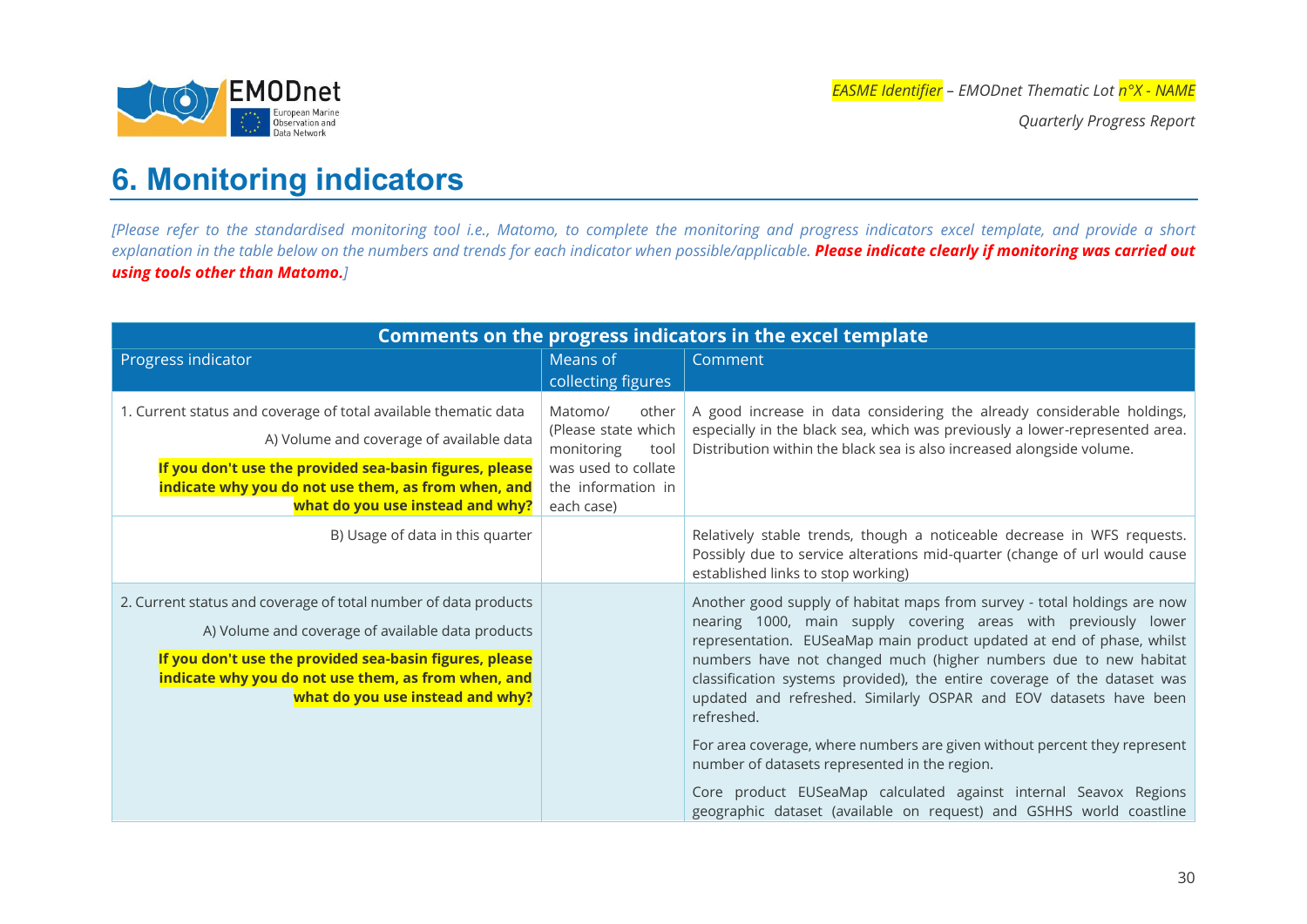

*EASME/EMFF/2018/1.3.1.8/Lot2/SI2.810241*

*EMODnet Thematic Lot n° 2 – Seabed Habitats*

*Quarterly Progress Report*

|                                                                                               | calculated in World Cylindrical Equal Area. Percentages capped at 100<br>(possible to exceed 100% in calculations due to differing coastlines).                                                                                                                                                                                                                                                                                                                                                                                                                           |
|-----------------------------------------------------------------------------------------------|---------------------------------------------------------------------------------------------------------------------------------------------------------------------------------------------------------------------------------------------------------------------------------------------------------------------------------------------------------------------------------------------------------------------------------------------------------------------------------------------------------------------------------------------------------------------------|
|                                                                                               | Seavox regions used due to world-ranging area figures rather than<br>constrained values in official areas, regions then cropped by GSHHG world<br>coastline to give an area per full region (Calculated using World Cylindrical<br>Equal Area), and then compared against an intersect of relevant product<br>against regional areas to produce percentages. Use of official figures<br>commonly produce >100% coverage, or near 100% coverage for Atlantic,<br>which is not accurate to the true extent of the Atlantic.<br>Images of datasets shown beneath this table. |
| B) Usage of data products in this quarter                                                     | Some substantial decreases in downloads, core products (EUSeaMap and<br>individual habitat maps) are more stable, reasons could be due to age of<br>datasets with many core users now holding local copies. WFS requests for<br>habitat maps from survey returning to previous stable values, core general<br>increase appear to be increase in number of getcapability and<br>describefeature requests rather than GI data requests (getfeature).                                                                                                                        |
| 3. Organisations supplying/approached to supply data and data<br>products within this quarter | A good supply of mainly approached data from across the EU. Some data<br>volunteered from organisations already well aware of EMODnet SBH.                                                                                                                                                                                                                                                                                                                                                                                                                                |
| 4. Online 'Web' interfaces to access or view data                                             | Minor change in URL as part of ongoing geoserver structural revamp.                                                                                                                                                                                                                                                                                                                                                                                                                                                                                                       |
| 5. Statistics on information volunteered through download<br>forms                            | Percentage of users volunteering information marginally higher than last<br>quarter but not significantly. Percentage across sector and locations remains<br>stable.                                                                                                                                                                                                                                                                                                                                                                                                      |
| 6. Published use cases                                                                        | 4 new use cases published to central portal. Central poratl viewing statistics<br>provided via the central grafana statistics. Significantly higher viewership of<br>Mediterranean use cases this quarter - however reasoning behind this is<br>currently unknown.                                                                                                                                                                                                                                                                                                        |
| 8.1. Technical monitoring                                                                     | Latest ping shows an unusually slow response - uncertain why currently, but<br>this will be monitored.                                                                                                                                                                                                                                                                                                                                                                                                                                                                    |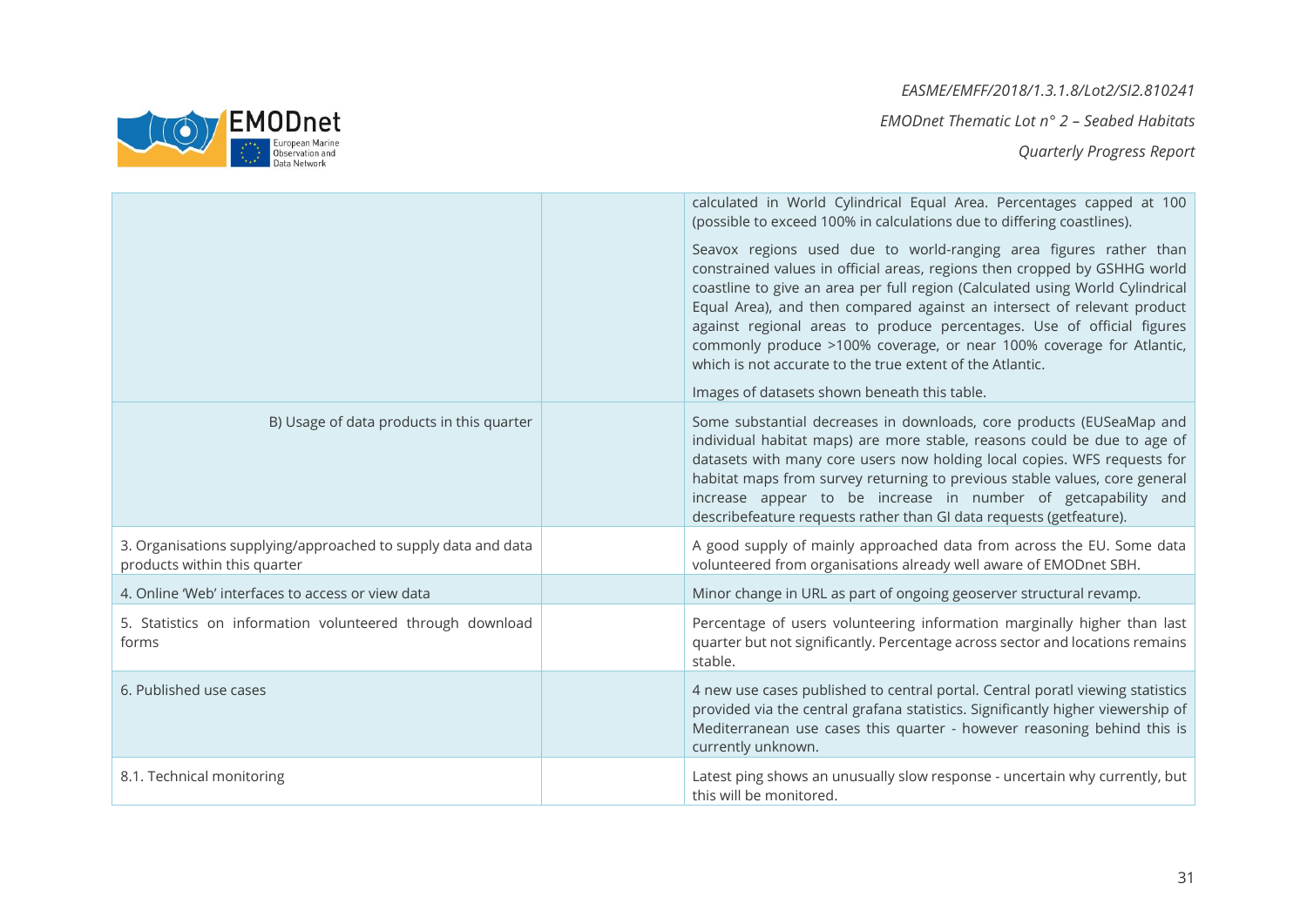#### *EASME/EMFF/2018/1.3.1.8/Lot2/SI2.810241*

*EMODnet Thematic Lot n° 2 – Seabed Habitats*

*Quarterly Progress Report*



| 8.2. Portal user-friendliness (Visual harmonization score) | Remains consistent with previous score. Will follow secretariat's guidance on<br>spending resource on conforming further whilst portal is retired.                                                                                     |  |
|------------------------------------------------------------|----------------------------------------------------------------------------------------------------------------------------------------------------------------------------------------------------------------------------------------|--|
| 9. Visibility & Analytics for web pages                    | Page views generally consistent. Slight increase in Data Exchange formats,<br>counteracting previous quarter's decline - matches well with volume of data<br>submitted.                                                                |  |
| 10. Visibility & Analytics for web sections                | Remains consistent for the past year.                                                                                                                                                                                                  |  |
| 11. Average visit duration for web pages                   | Generally consistent. Time on DEF page remains high, which is a positive<br>denoting deep reading of standards. Increase of web services pages is<br>marginally higher, possibly users attempting to reconnect to new service<br>URLS. |  |

*The monitoring numbers reported as part of the progress monitoring of EMODnet performance are collected through Matomo. In some cases, numbers from other monitoring systems may also be reported (e.g. Awstats, Google Analytics), and if so, must be reported in the table above. Each system uses different technical approaches and therefore has its strengths and shortcomings. Therefore, results are indicative and care should be taken when interpreting absolute numbers or comparing results from different tools. It is often more sensible to consider trends over time collected by the same monitoring tool.*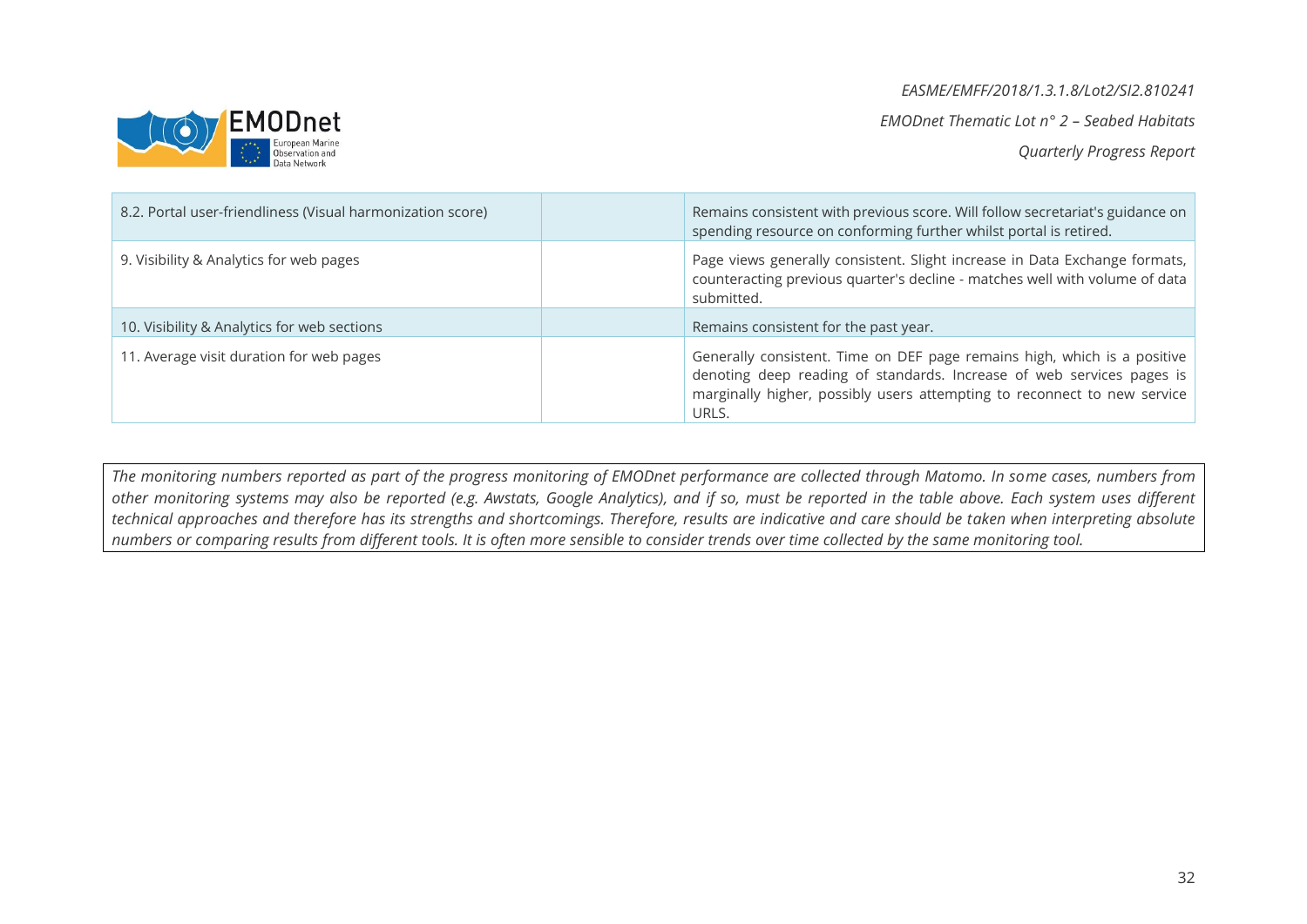

*Quarterly Progress Report*

lmage of geographic polygon data used to calculate areas of reporting regions. GSHHG <sup>1</sup>"fine detail" coastline used to remove land:



Geographic polygon used to infer reporting region to emodnet data and data products. Land "filled in" to allow for coastlines of data itself to be taken into account (especially relevant for point data that may otherwise be omitted if close to the intertidal). Land filled in via Euclidean allocation:



EUSeaMap model extent compared against reporting regions (zoomed to extent of EUSeaMap). Lighter areas (e.g. North-East Black Sea, southern and western Atlantic) show those areas not covered by EUSeaMap resulting in a lower than 100% score:

<sup>1</sup> https://www.soest.hawaii.edu/pwessel/gshhg/